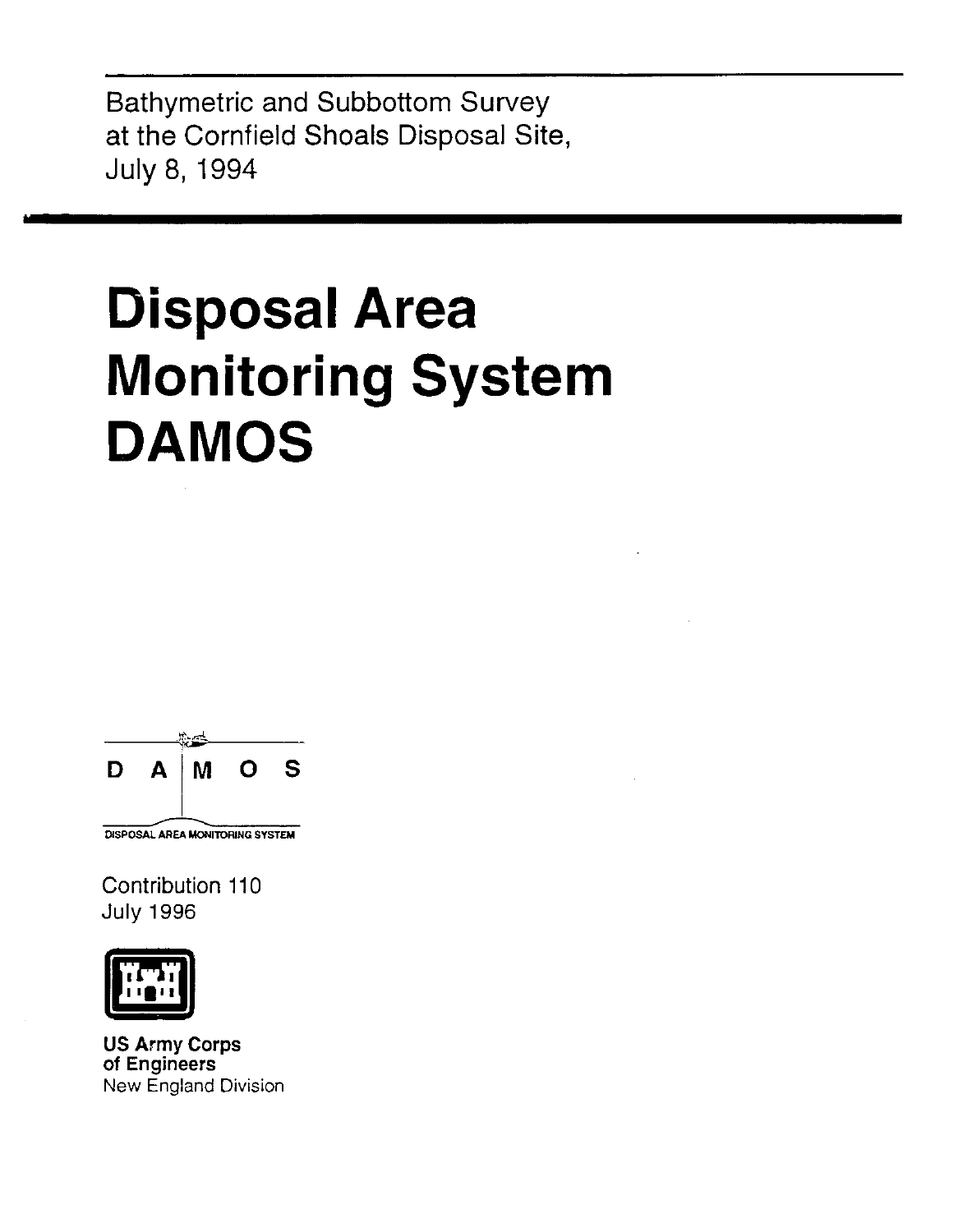| <b>REPORT DOCUMENTATION PAGE</b>                                                                                                                                                                                                                                                                                                                                                                                                                                                                                                                                                                                                                                                                                                                                                                                                                                                                 | Form approved<br>OMB No. 0704-0188                                              |                                                 |                                                   |  |  |  |  |
|--------------------------------------------------------------------------------------------------------------------------------------------------------------------------------------------------------------------------------------------------------------------------------------------------------------------------------------------------------------------------------------------------------------------------------------------------------------------------------------------------------------------------------------------------------------------------------------------------------------------------------------------------------------------------------------------------------------------------------------------------------------------------------------------------------------------------------------------------------------------------------------------------|---------------------------------------------------------------------------------|-------------------------------------------------|---------------------------------------------------|--|--|--|--|
| Public reporting concern for the collection of information is estimated to average 1 hour per persons inculding the time for reviewing instructions, searching exsisting data sources, gathering and measuring data needed and                                                                                                                                                                                                                                                                                                                                                                                                                                                                                                                                                                                                                                                                   |                                                                                 |                                                 |                                                   |  |  |  |  |
| 1. AGENCY USE ONLY (LEAVE BLANK)                                                                                                                                                                                                                                                                                                                                                                                                                                                                                                                                                                                                                                                                                                                                                                                                                                                                 | 2. REPORT DATE<br>July 1996                                                     | 3. REPORT TYPE AND DATES<br><b>Final Report</b> |                                                   |  |  |  |  |
| 4. TITLE AND SUBTITLE<br>Bathymetric and Subbottom Survey at the Cornfield Shoals Disposal Site, July 8, 1994<br><b>6. AUTHORS</b><br>M.B. Wiley                                                                                                                                                                                                                                                                                                                                                                                                                                                                                                                                                                                                                                                                                                                                                 |                                                                                 |                                                 | <b>6. FUNDING NUMBERS</b>                         |  |  |  |  |
| 7. PERFROMING ORGANIZATION NAME(S) AND ADDRESS(ES)<br>Science Applications Intenational Corporation<br>221 Thrid Street                                                                                                                                                                                                                                                                                                                                                                                                                                                                                                                                                                                                                                                                                                                                                                          | <b>8. PERFORMING</b><br>ORGANIZATION REPORT<br>SAIC No. 231                     |                                                 |                                                   |  |  |  |  |
| Newport, RI 02840<br>9. SPONSORING/MONITORING AGENCY NAMES(S) AND ADDRESS(ES)<br>US Army Corps of Engineers-New England Division<br>424 Trapelo Road<br>Waltham, MA 02254-9149<br>Avaiable from: DAMOS PROGRAM MANAGER Regulatory Division, USACE-NED<br>11. SUPPLEMENTARY NOTES                                                                                                                                                                                                                                                                                                                                                                                                                                                                                                                                                                                                                 | 10. SPONSORING/<br><b>MONITORING AGENCY</b><br>DAMOS Contribution<br>Number 110 |                                                 |                                                   |  |  |  |  |
| 12a. DISTRIBUTION/AVAIABILTY STATEMENT<br>Approved for public release, distribution unlimited                                                                                                                                                                                                                                                                                                                                                                                                                                                                                                                                                                                                                                                                                                                                                                                                    | 424 Trapelo Road<br>Waltham, MA 02254-9149                                      |                                                 | 12b. DISTRIBUTION CODE                            |  |  |  |  |
| 13. ABSTRACT                                                                                                                                                                                                                                                                                                                                                                                                                                                                                                                                                                                                                                                                                                                                                                                                                                                                                     |                                                                                 |                                                 |                                                   |  |  |  |  |
| Cornfield Shoals Disposal Site (CSDS) during disposal operations in 1991 and 1992. Despite the fact that this is a high energy dispersive disposal site, the fine-grained dredged material did form a mound that was detected<br>surveys in 1992. Over time, active bed transport of ambient sediment at the site has produced areas of accumulation and areas of<br>loss. Active bed transport also may have caused the fine-grained deposit to be covered by sand. If sand has been transported over<br>the fine-grained material, the usefulness of REMOTS® sediment-profile photographs in mapping the dredged material deposit is<br>limited. The sand makes it difficult for the camera prism to penetrate to the depth of the dredged material. Due to the limitation of the REMOTS® method, a swept frequency subbottom profile survey was conducted at CSDS in<br>fine-grained deposit. |                                                                                 |                                                 |                                                   |  |  |  |  |
| The 1994 bathymetric survey detected minimal accumulation (25 cm) over the disposal mound since 1992. The<br>1994 bathymetry also detected accumulations over a broad area southeast of the disposal mound. At the disposal location, the<br>subbottom profile survey detected an acoustic horizon at 1 m below the seafloor. Southeast of the disposal location, the subbottom<br>record identified a sand wave field. Taken together, the results of the bathymetry and subbottom surveys mapped evidence of fine-<br>grained dredged material accumulation at CSDS as well as evidence of active bed transport of ambient sand.                                                                                                                                                                                                                                                               |                                                                                 |                                                 |                                                   |  |  |  |  |
| Fine-grained material was released at CSDS to examine whether this dispersive site was suitable for the disposal<br>of cohesive, mechanically dredged silts and clays. The survey results suggest two approaches to the management of fine-grained<br>dredged material at CSDS. Fine-grained material is likely to accumulate at CSDS if it is disposed at a taut-wire moored buoy.<br>This management approach would allow close management of the material, but it may reduce site capacity. Fine-grained material<br>may not accumulate if it is disposed in relatively small volumes at numerous discrete locations (e.g., LORAN-C coordinates). If<br>the release of fine-grained dredged material is managed this way, resuspension and dispersal may prevent mound formation and<br>retain site capacity.                                                                                 |                                                                                 |                                                 |                                                   |  |  |  |  |
|                                                                                                                                                                                                                                                                                                                                                                                                                                                                                                                                                                                                                                                                                                                                                                                                                                                                                                  |                                                                                 |                                                 |                                                   |  |  |  |  |
| <b>14. SUBECT TERMS</b><br>Cornfield Shoals Disposal Site (CSDS), bathymetric survey, Remote Monitoring of the Seafloor(REMOTS),<br>subbottom surveys, dredged material, dredged silts and clays                                                                                                                                                                                                                                                                                                                                                                                                                                                                                                                                                                                                                                                                                                 |                                                                                 |                                                 | <b>15.NUMBER OF PAGES</b><br>18<br>16. PRICE CODE |  |  |  |  |
| 17. SECURITY CLASSIFICATION OF REPORT<br>UNCLASSIFIED                                                                                                                                                                                                                                                                                                                                                                                                                                                                                                                                                                                                                                                                                                                                                                                                                                            | 18. SECURITY CLASSIFICATION 19. SECURITY CLASSIFICATION<br>OF THIS PAGE         | <b>OF ABSTRACT</b>                              | 20.LIMITATION OF<br><b>LABSTRACT</b>              |  |  |  |  |

 $\ddot{\phantom{0}}$ 

 $\sim$   $\epsilon$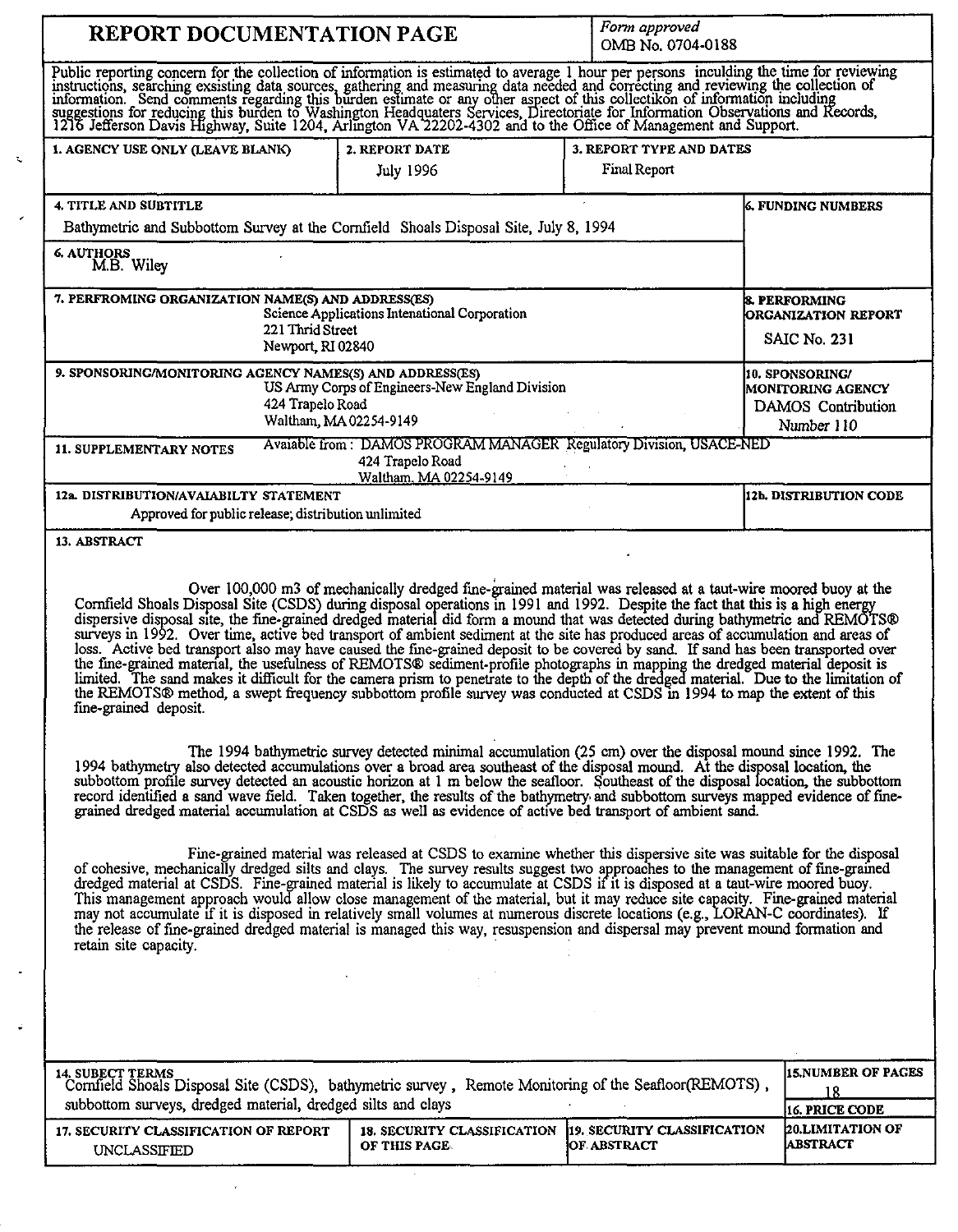## **BATHYMETRIC AND SUBBOTTOM SURVEY AT THE CORNFIELD SHOALS DISPOSAL SITE JULY 8,1994**

#### **CONTRIBUTION #110**

July 1996

Report No. SAIC Report N. 321

Submitted to:

Regulatory Division New England Division U.S. Army Corps of Engineers 424 Trapelo Road Waltham, MA 02254-9149

> Prepared by: Mary Baker Wiley

Submitted by: Science Applications International Corporation Admiral's Gate 221 Third Street Newport, **RI** 02840 (401) 847-4210



**US Army** Corps **1....-\_\_\_\_\_\_\_\_\_\_\_\_\_\_\_\_\_\_\_\_\_\_ of** Engineers - **.. \_\_\_\_\_\_\_\_\_\_\_\_\_\_\_\_\_\_\_\_\_\_\_** New England Division **\_ ...**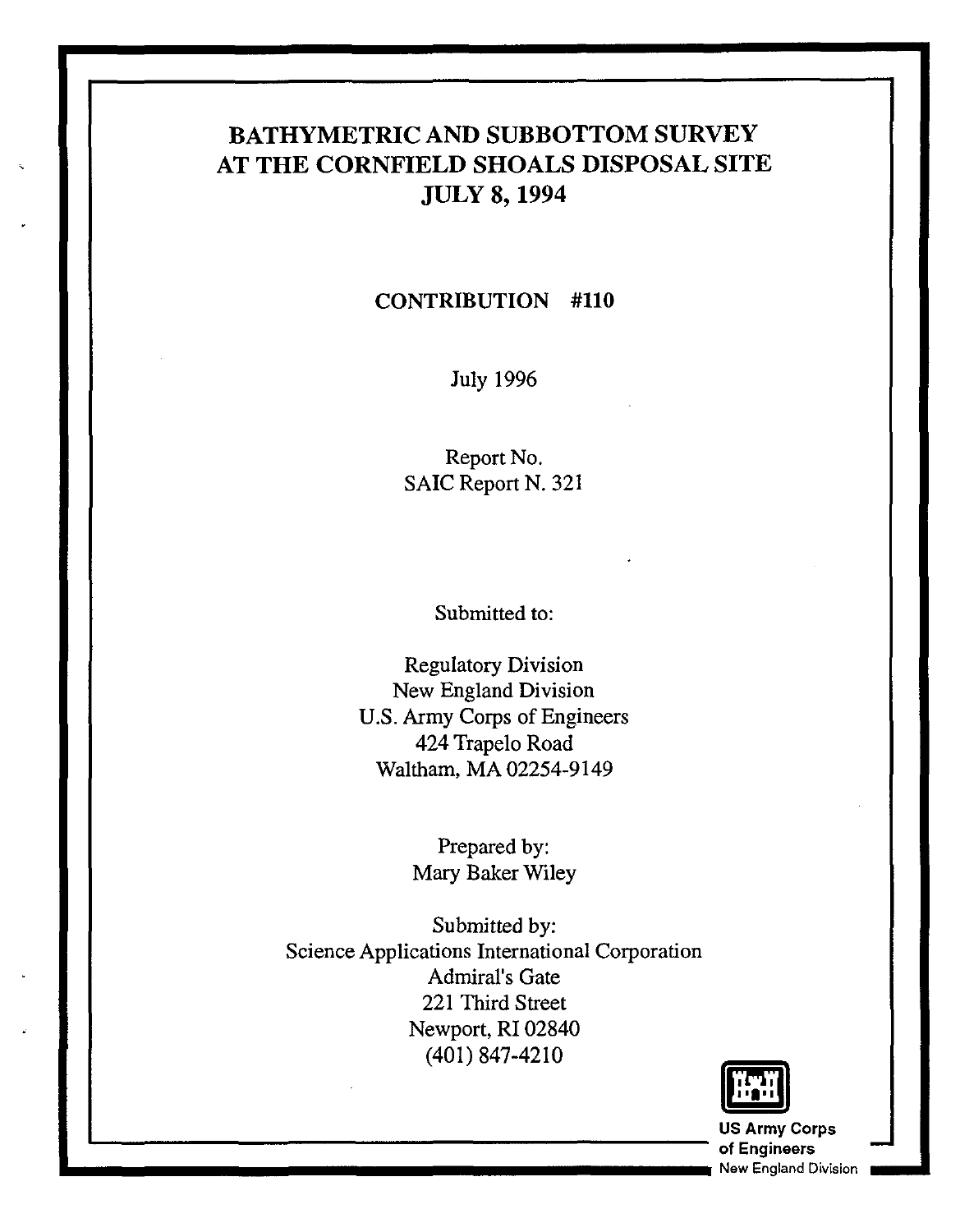## TABLE OF CONTENTS

## Page

| 1.0 |  |
|-----|--|
| 2.0 |  |
| 3.0 |  |
| 4.0 |  |
| 5.0 |  |
| 6.0 |  |

J.

**INDEX** 

 $\overline{a}$ 

 $\ddot{\phantom{a}}$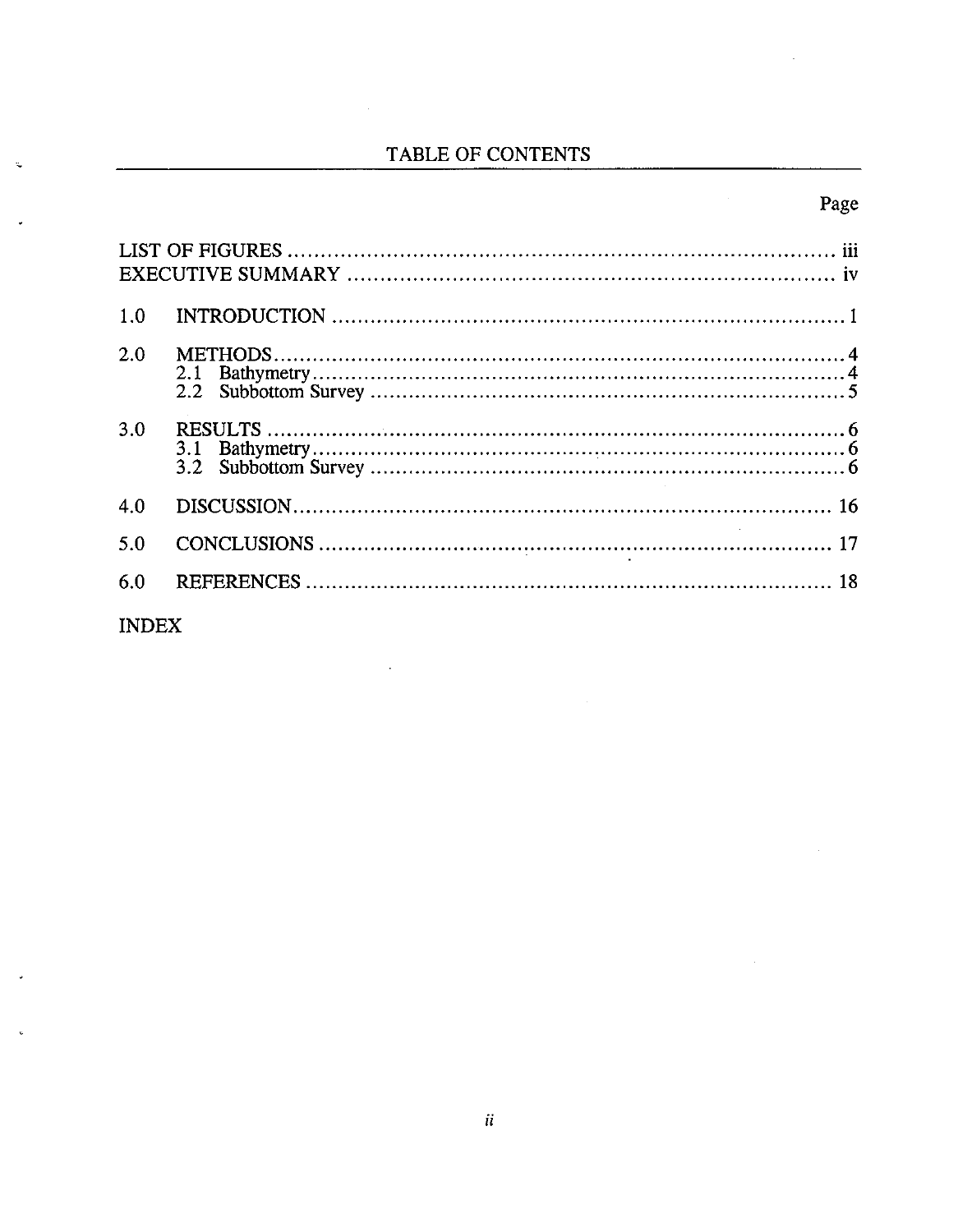## LIST OF FIGURES

 $\zeta$ 

 $\ddot{\phantom{a}}$ 

 $\overline{ }$ 

t,

 $\bar{\mathcal{A}}$ 

Page

|                | x agu                                                                       |
|----------------|-----------------------------------------------------------------------------|
|                |                                                                             |
| Figure $3-1$ . |                                                                             |
|                | Figure 3-2. CSDS bathymetry, May 1992, August 1992, and July 1994 (depth    |
| Figure 3-3.    | Areas of accumulation and loss between May 1992 and July 1994               |
|                | Figure 3-4. X-Star subbottom record showing dredged material mound at CSDS, |
| Figure 3-5.    | X-Star subbottom record north and south of CSDS, July 1994  12              |
| Figure 3-6.    | X-Star subbottom record at CSDS showing sand ripples on flanks              |
| Figure 3-7.    | Areal distribution of seafloor characteristics noted on X-Star              |
|                | Figure 3-8. X-Star subbottom record at CSDS showing sand waves, July 199415 |

 $\sim 10$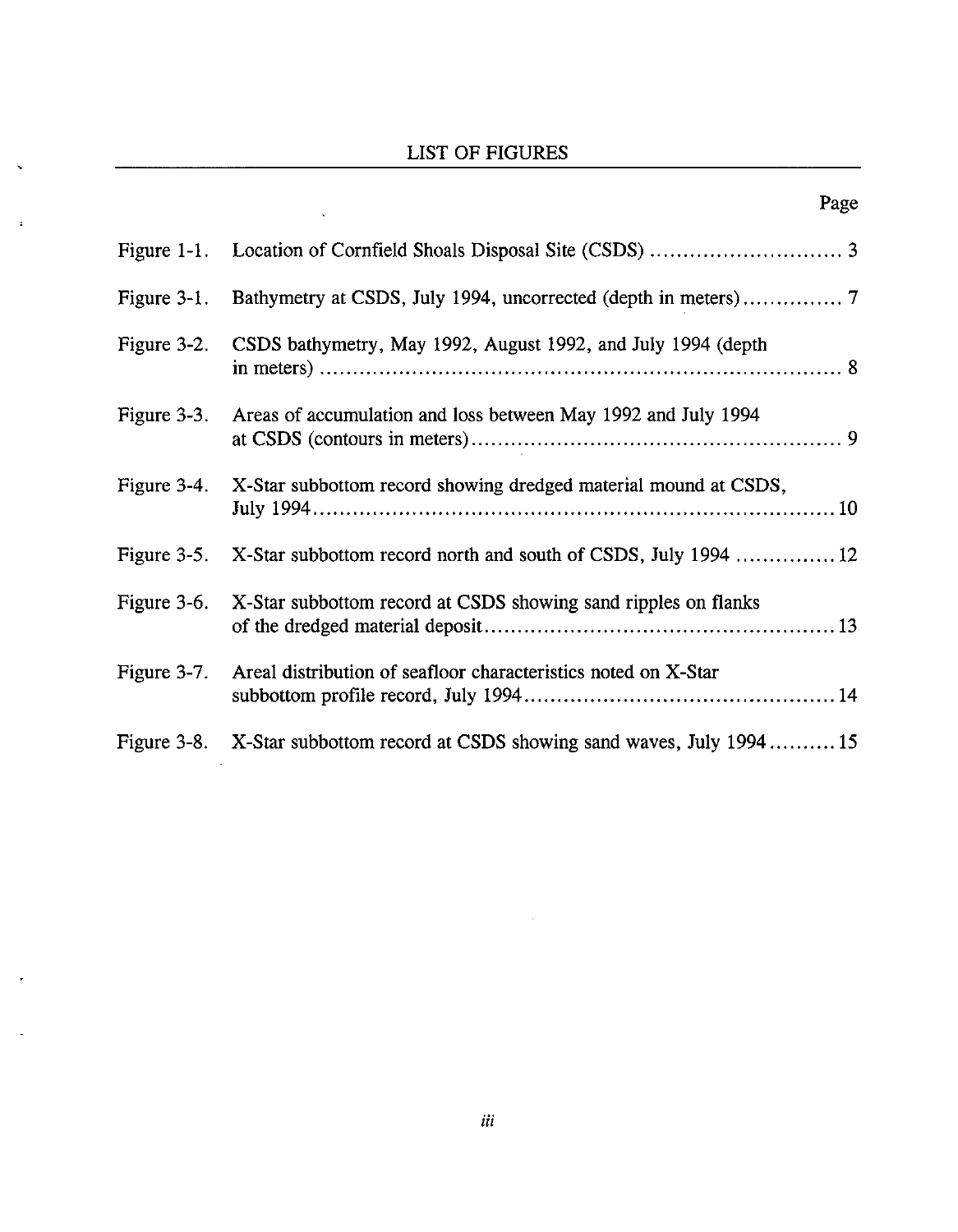#### EXECUTIVE SUMMARY

Over 100,000  $m<sup>3</sup>$  of mechanically dredged fine-grained material was released at a taut-wire moored buoy at the Cornfield Shoals Disposal Site (CSDS) during disposal operations in 1991 and 1992. Despite the fact that this is a high energy dispersive disposal site, the fine-grained dredged material did form a mound that was detected during bathymetric and REMOTS® surveys in 1992. Over time, active bed transport of ambient sediment at the site has produced areas of accumulation and areas of loss. Active bed transport also may have caused the fine-grained deposit to be covered by sand. If sand has been transported over the fine-grained material, the usefulness of REMOTS<sup>®</sup> sedimentprofile photographs in mapping the dredged material deposit is limited. The sand makes it difficult for the camera prism to penetrate to the depth of the dredged material. Due to the limitation of the'REMOTS® method, a swept frequency subbottom profile survey was conducted at CSDS in 1994 to map the extent of this fine-grained deposit.

The 1994 bathymetric survey detected minimal accumulation (25 cm) over the disposal mound since 1992. The 1994 bathymetry also detected accumulations over a broad area southeast of the disposal mound. At the disposal location, the subbottom profile survey detected an acoustic horizon at 1 m below the seafloor. Southeast of the disposal location, the subbottom record identified a sand wave field. Taken together, the results of the bathymetry and subbottom surveys mapped evidence of fine-grained dredged material accumulation at CSDS as well as evidence of active bed transport of ambient sand.

Fine-grained material was released at CSDS to examine whether this dispersive site was suitable for the disposal of cohesive, mechanically dredged silts and clays. The survey results suggest two approaches to the management of fine-grained dredged material at CSDS. Fine-grained material is likely to accumulate at CSDS if it is disposed at a tautwire moored buoy. This management approach would allow close management of the material, but it may reduce site capacity. Fine-grained material may not accumulate if it is disposed in relatively small volumes at numerous discrete locations (e.g., LORAN-C coordinates). If the release of fine-grained dredged material is managed this way, resuspension and dispersal may prevent mound formation and retain site capacity.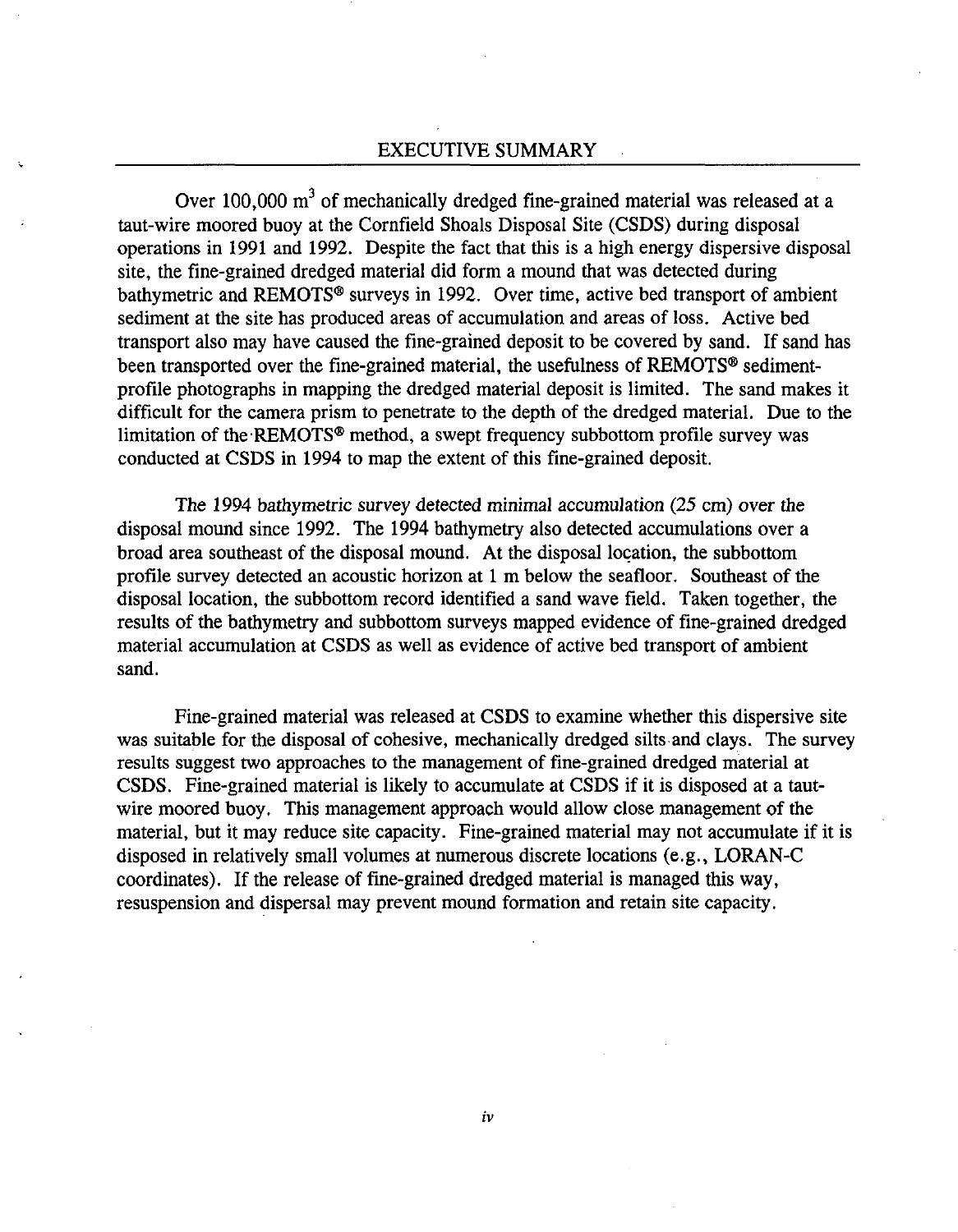#### **1.0** INTRODUCTION

The Cornfield Shoals Disposal Site (CSDS), a dredged material disposal site managed by the US Army Corps of Engineers, New England Division, as part of the Disposal Area Monitoring System (DAMOS) Program, has been used for the disposal of dredged material since 1978. The site is located 6.12 km south of Cornfield Point in Old Saybrook, CT (Figure 1-1). Because the site is exposed to strong tidal currents, dredged material released at the site is expected to be dispersed following disposal (Bohlen et al. 1992). It is the only open water disposal site managed by NED as a dispersive disposal site. Although it is not detrimental for material to remain on site, any dredged material released there must have no adverse impact if it is to be transported away from the area. All other DAMOS disposal sites are containment sites where it is desirable for the dredged material to remain on site in a stable deposit.

Evidence of active bed transport in a 1990 survey at CSDS prompted concern by the National Marine Fisheries Service and the Connecticut Department of Environmental Management about possible impacts of suspended sediment transport on shellfish beds north of CSDS. In 1991 and 1992, the site was monitored during the disposal of sands from the Connecticut River (50,800 m3) and fine-grained material from North Cove (105,479 m3). This was the first time a taut-wire moored buoy was deployed at the site. This study determined that, although the area had a high degree of active bed transport, some of the fine-grained material formed a detectable deposit at the disposal location and remained on site for a period of at least eight months (Wiley 1996a). These results suggested that CSDS might require management information regarding the longer term fate of sediments deposited at the site.

The deposit of fine-grained material was documented in REMOTS® sedimentprofile photographs and in changes to the bathymetry. The REMOTS® photographs, in addition to detecting the presence of the fine-grained dredged material, also documented a layer of sand that had moved over the deposit since its deposition. Because the sand limited the penetration depth of the REMOTS® camera, it was unclear how extensive the fine-grained deposit beneath the sand layer was. At the conclusion of the study in August 1992, the deposit had been in place for four months, and the fate of the fine-grained deposit over a longer time frame was unknown (Wiley 1996b).

The disposal of fine-grained dredged material onto a sandy seafloor provides a layering of different grain size and sediment densities that may allow for the detection of the boundary between fine-grained dredged material and ambient sand by swept-frequency subbottom seismic profiling. Subbottom seismic profiling determines changes in sediment acoustic impedance (the product of the sediment's density and the speed of sound). The

1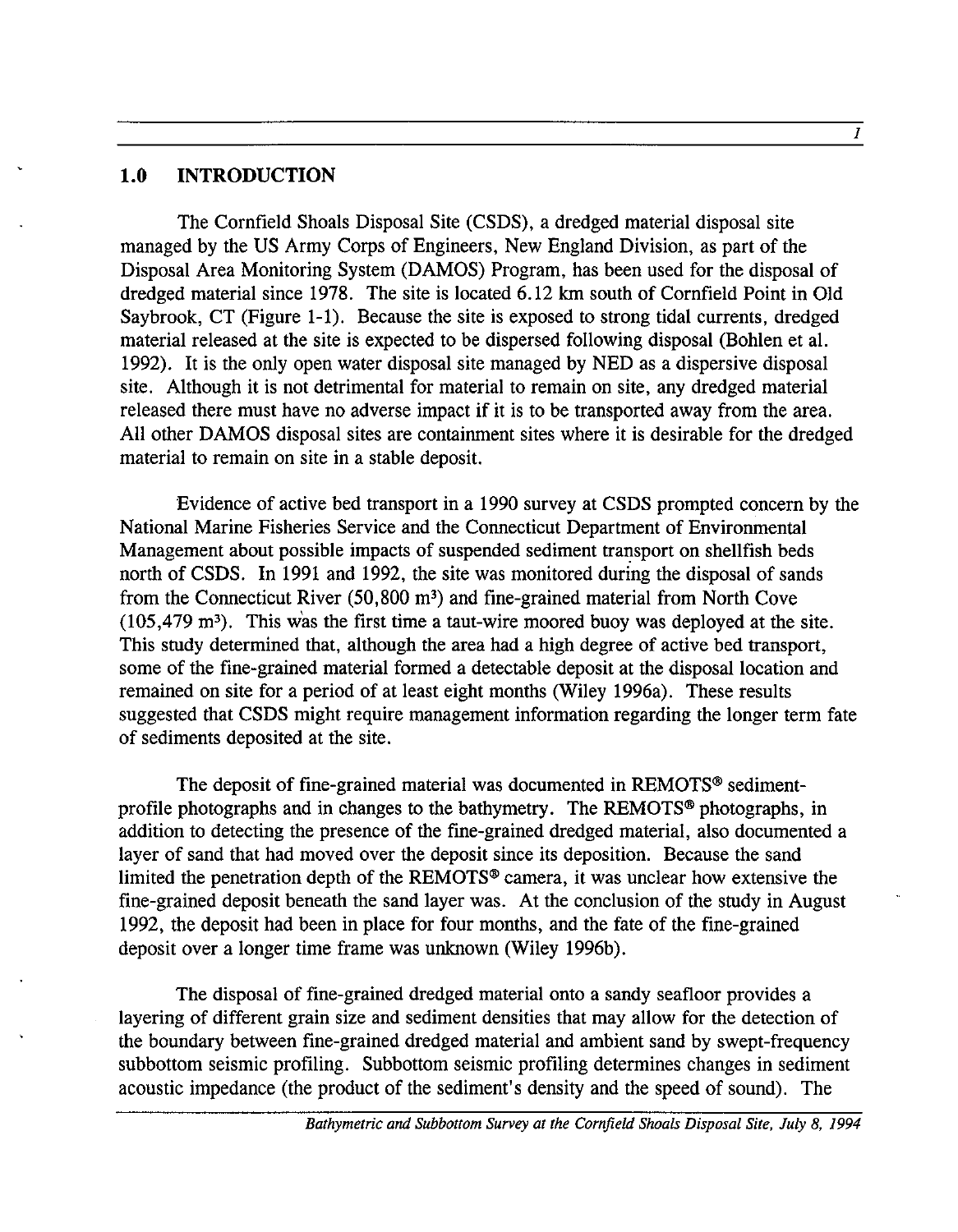|  | I<br>v<br>٠ |  |
|--|-------------|--|
|  |             |  |

contrast in grain size and density between the sand and the mud should result in a change in acoustic impedance and therefore a visible boundary or horizon on the subbottom records.

The current CSDS survey, conducted on July 8, 1994, employed swept-frequency subbottom technology to map the extent of the fine-grained deposit. This survey was extended 300 m west of the 1991/1992 survey boundaries to try to detect deposits caused by the east-west transport documented in previous physical oceanographic studies of the area (Bohlen et al. 1992, NUSC 1979). A bathymetric survey was run concurrent with the subbottom survey. By comparing the 1994 results to previous surveys, the bathymetric results documented areas of erosion and accumulation over the last two years. The detection of an acoustic reflector under approximately one meter of material at the location used for the disposal of fine-grained North Cove dredged material confirmed the conclusion of previous REMOTS<sup>®</sup> and bathymetric surveys. Detection of a fine-grained dredged material deposit at a taut-wire moored buoy so many months after disposal is further evidence that the deposit is stable.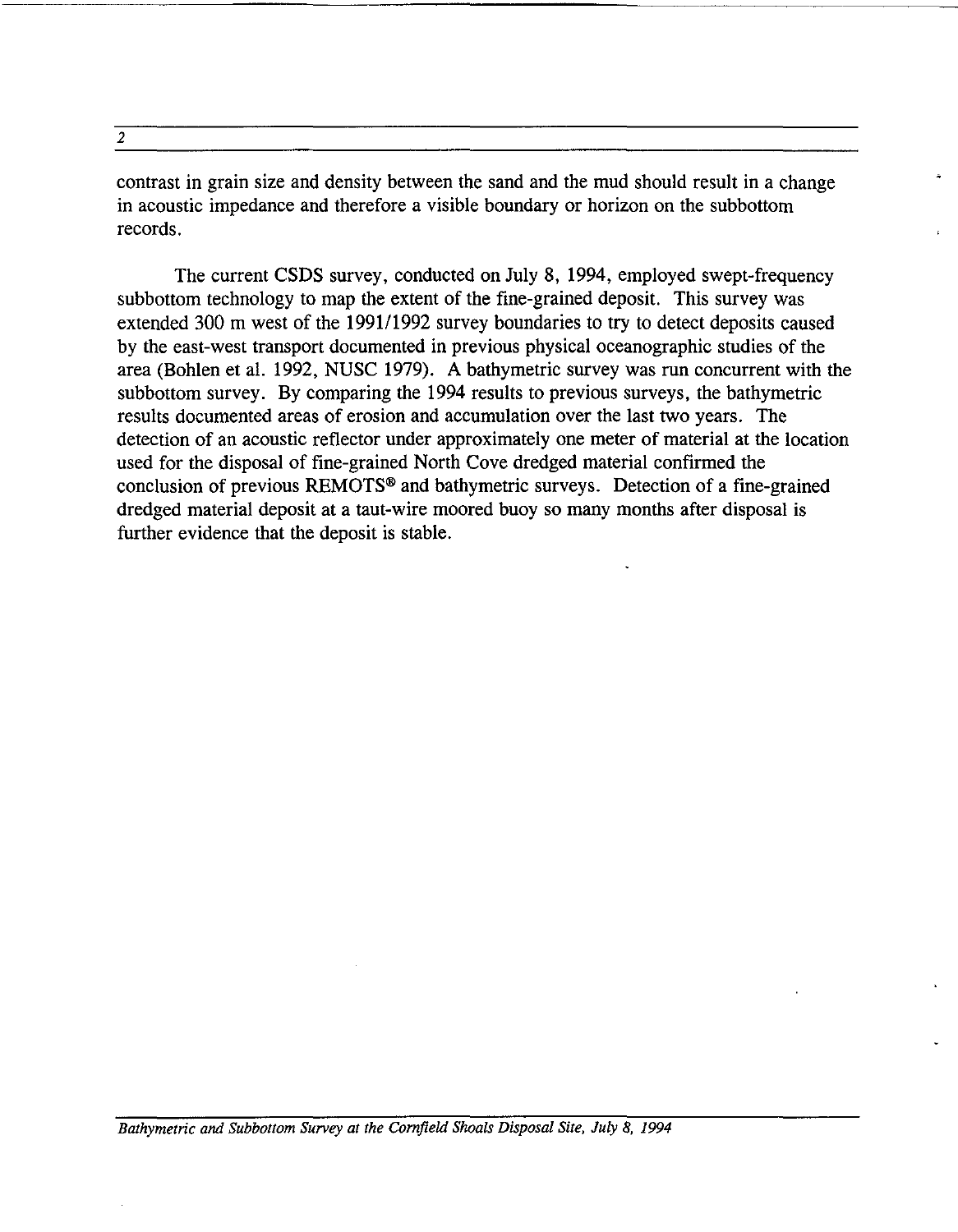

 $\mathcal{L}^{\pm}$ 

3

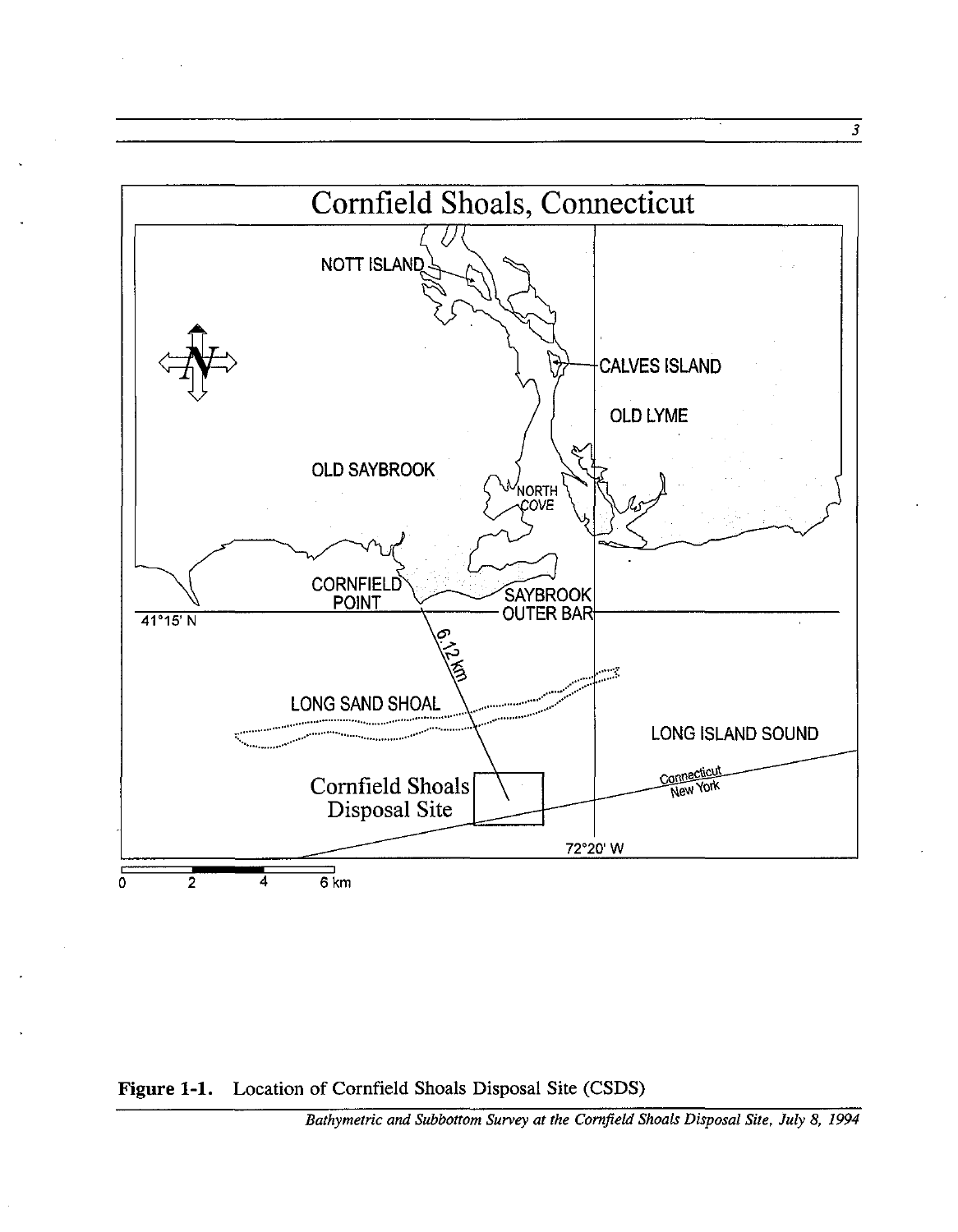4

#### **2.0 METHODS**

After completion of a survey at Central Long Island Sound Disposal Site (Morris 1994), the survey team devoted a day to collect additional bathymetric and subbottom profile data at CSDS to confirm the presence of the fine-grained dredged material deposit, measure its thickness, and determine its stability over two years. The combination of bathymetric and subbottom profiling techniques has been particularly effective when used to map distinctive layers of dredged material deposits in the New York Mud Dump and in Long Island Sound.

,

The July 8, 1994 survey at CSDS was set up over a 1000 m  $\times$  750 m grid (29 lanes at 25 m lane spacing) centered on 41 °12.775' N, 72°21.857' Wand oriented east and west. Throughout the survey, both the bathymetric and subbottom profilers were operated simultaneously along each survey lane. The 208 kHz transducer for the bathymetric survey was attached to the side of the vessel. The acoustic transducers of the subbottom system were mounted on a towfish and towed 5 m below the water surface and approximately 15 m behind the vessel. After completing 20 lanes, the survey was interrupted by an electrical storm, and survey operations, which were limited to one day, were suspended.

#### **2.1 Bathymetry**

The SAIC Integrated Navigation and Data Acquisition System (INDAS) provided the precision navigation required for all field operations. This system uses a Hewlett-Packard 9920<sup>®</sup> series computer to collect position, depth, and time data for later analysis, and to provide real-time navigation. A Del Norte Trisponder® System provided positioning to an accuracy of  $\pm 3$  m. Shore stations were established in Connecticut at known benchmarks at Cornfield Point (41°15.790' N, 72°23.040' W) and Lynde Point Light  $(41^{\circ}16.290'$  N,  $72^{\circ}20.590'$  W) in Old Saybrook, Connecticut. DAMOS Contribution No. 60 (SAIC 1989) contains a detailed description of INDAS and its operation.

An ODOM DF3200 Echotrac® Survey Recorder with a narrow-beam 208 kHz transducer recorded depth to a resolution of  $3.0 \text{ cm}$  (0.1 ft) as described in DAMOS Contribution No. 48 (SAIC 1985). Depth values transmitted to the computer were adjusted for speed of sound and transducer depth. Before starting the bathymetric survey, a SeaBird Instruments, Inc. SEACAT SBA 19-01 conductivity-temperature-depth profiler (CTD) was used to calculate a sound velocity profile. During analysis, all depth values were converted to Mean Low Water (MLW) after compensating for vessel draft and tidal fluctuations. Position and depth were also checked to identify and eliminate any outlying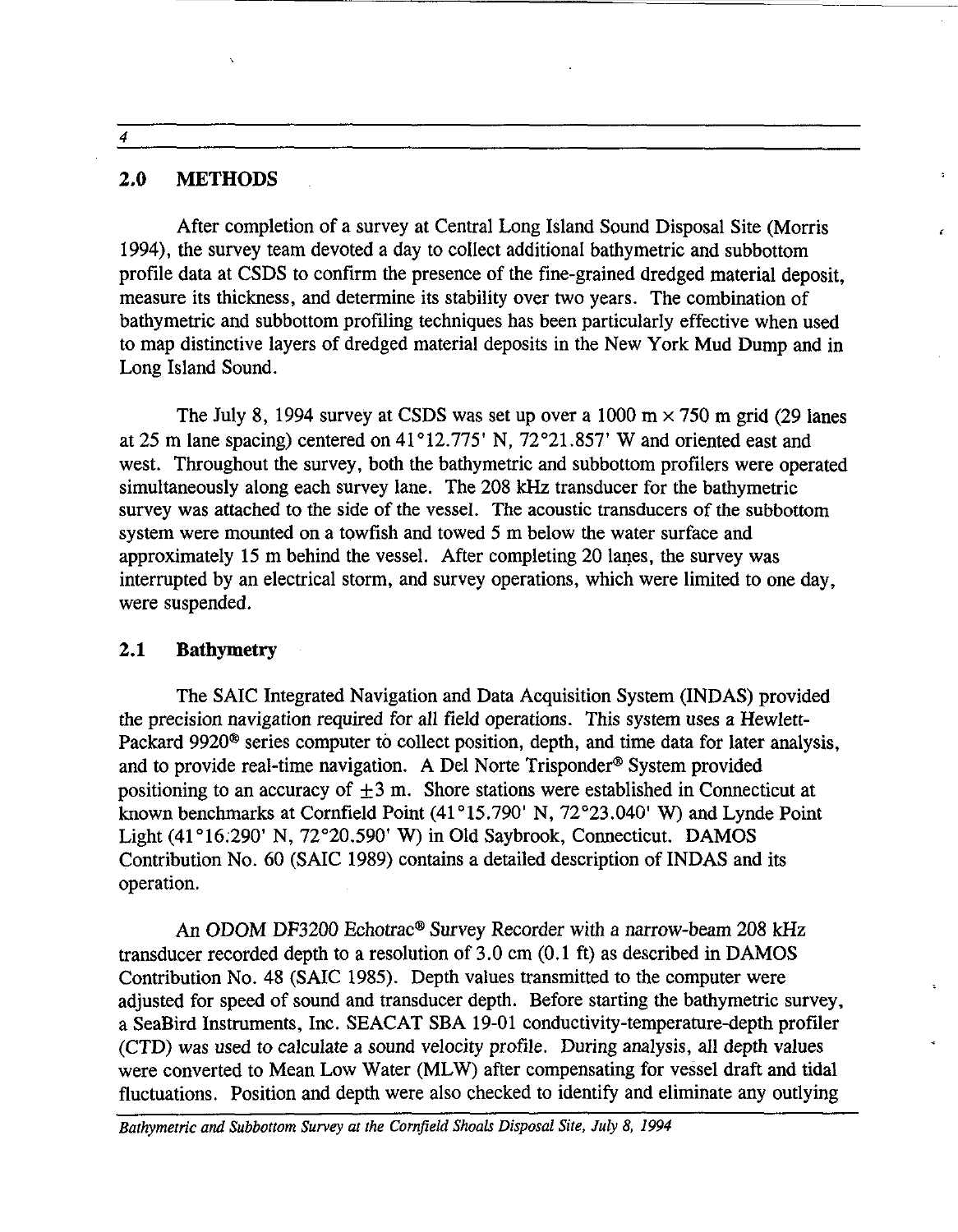values before producing an accurate contour plot. Analysis of the bathymetric data was conducted using the Hydrographic Data Analysis System (HDAS).

#### 2.2 Subbottom Survey

An X-Star Model SB-216 Full Spectrum Digital Subbottom Profiler, manufactured by Precision Signal, Inc., was used to acquire subbottom profile data at CSDS. Subbottom seismic profiling is a standard technique for determining changes in acoustic impedance below the sediment-water interface. Acoustic impedance is the product of the density of the layer and the speed of sound in the layer. The depth of penetration and degree of resolution are dependent on the frequency and pulse width of the seismic signal, and the characteristics of the penetrated material.

The narrow beam  $(13^{\circ})$  transducer of the X-Star system was mounted in a towfish body that trailed approximately 15 meters behind the survey vessel. During the subbottom survey, the X-Star profiler generated a frequency-modulated pulse that was swept over an acoustic range from 2 to 20 kHz. The pulse rate was kept at 6 pulses per second for optimum performance of the output devices. At 6 pulses per second, while traveling at the average vessel speed of 4-5 knots, a subbottom measurement was acquired every 34-43 cm along the vessel track.

The amplified return signal of the X-Star transducers was sent through an  $A/D$ converter to an onboard Sun Sparc II Workstation for data display and archive. Data were displayed on the screen in real time and ported to an Alden thermal printer for a hard copy record. Data were also stored on Exabyte tapes for further processing on shore.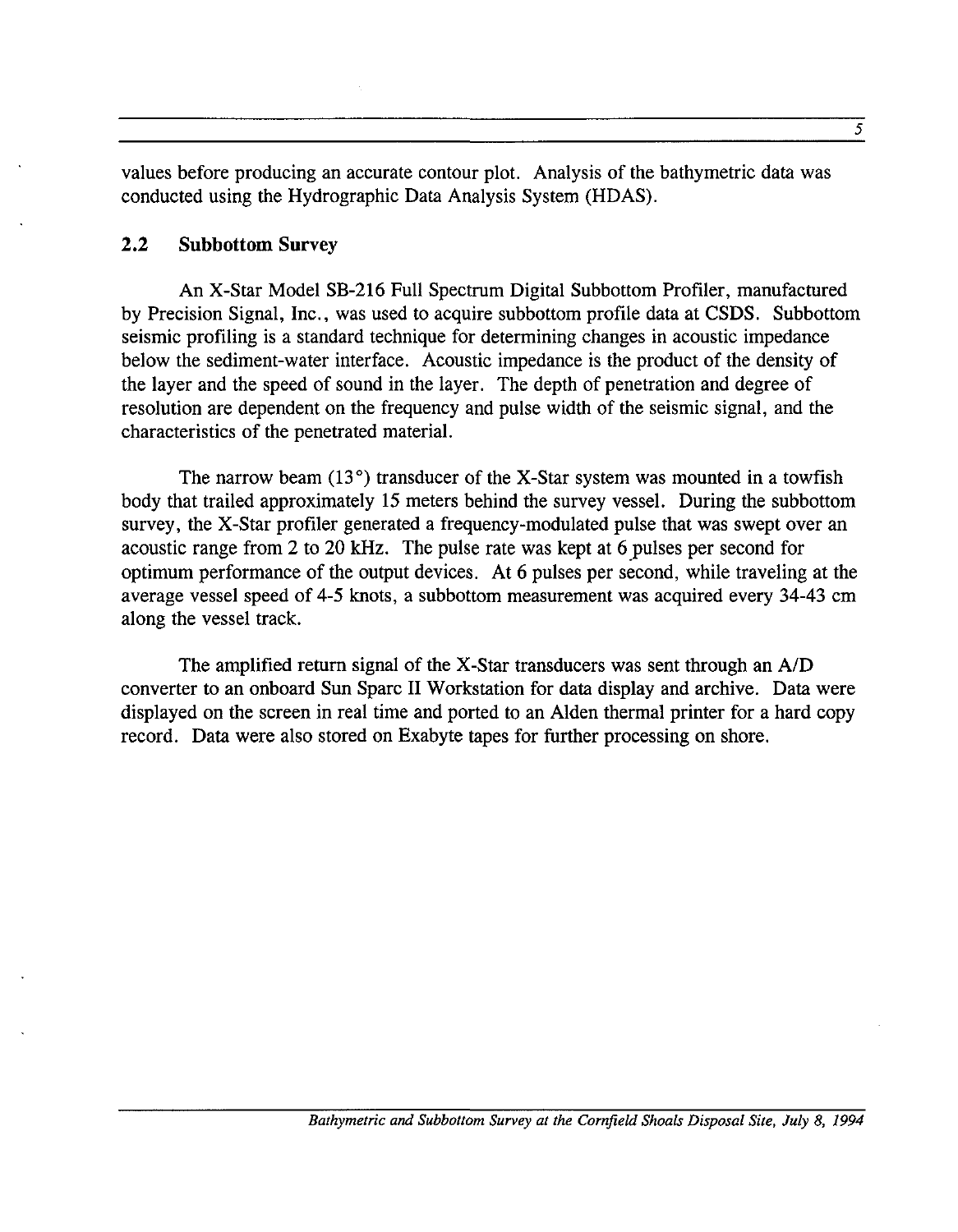6

#### 3.0 RESULTS

#### 3.1 Bathymetry

The July 1994 survey grid extended approximately 300 m west of the boundary of the surveys conducted in 1991 and 1992. Extending the boundary allowed the bathymetry to show a continuation of the slope in the southern half of the survey and a depression trending northwest in the northwest corner of the survey (Figure 3-1). Decreased depth at the disposal location, first observed in May 1992 (Wiley 1996a), was visible during the July 1994 survey as well.

To compare the July 1994 data with the 1992 data, all results were corrected to areas in the May 1992 survey unaffected by disposal (an accepted method for normalizing to a benchmark survey). Comparing the May 1992, August 1992, and July 1994 surveys shows that the general bathymetry at the site has changed very little (Figure 3-2). The shallowest point is at the north border of the grid; the disposal location is marked by perturbations to the contours on the slope; and the deepest area is 55 m at the southern border.

Between July 1994 and May 1992, the greatest changes in depth were 25 cm (Figure 3-3). Material appears to have accumulated along the slopes in the northwest and southeast corners of the survey and at the disposal location. The accumulation at the disposal location occurred where the July 1994 contours broadened compared to the May 1992 survey. Areas of apparent loss between May 1992 and July 1994 are mostly very small areas associated with surveying across a steep slope (SAIC 1993).

#### 3.2 Subbottom Survey

The subbottom records from the X-Star survey at CSDS clearly showed the dredged material deposit (dredged material reflector above the ambient bottom reflector) at the disposal location. The X-Star records also provided a detailed record of surface features such as the disposal mound and sand waves that are below the resolution of the bathymetric survey. Because the survey was run with the tidal currents (west to east) on the odd numbered lanes and against the current on the even numbered lanes, records were clearer on the even numbered lanes where data was collected on a finer scale.

The ambient surface reflector was seen clearly below the dredged material reflector in lanes 7, 8, and 9 (Figure 3-4). The maximum height of the disposal mound, based on the depth to ambient reflector, was 1 m. North and south of the mound, where the deposit was less than approximately 1 m in height (lanes 4, 6, 10, and 12), the X-Star did not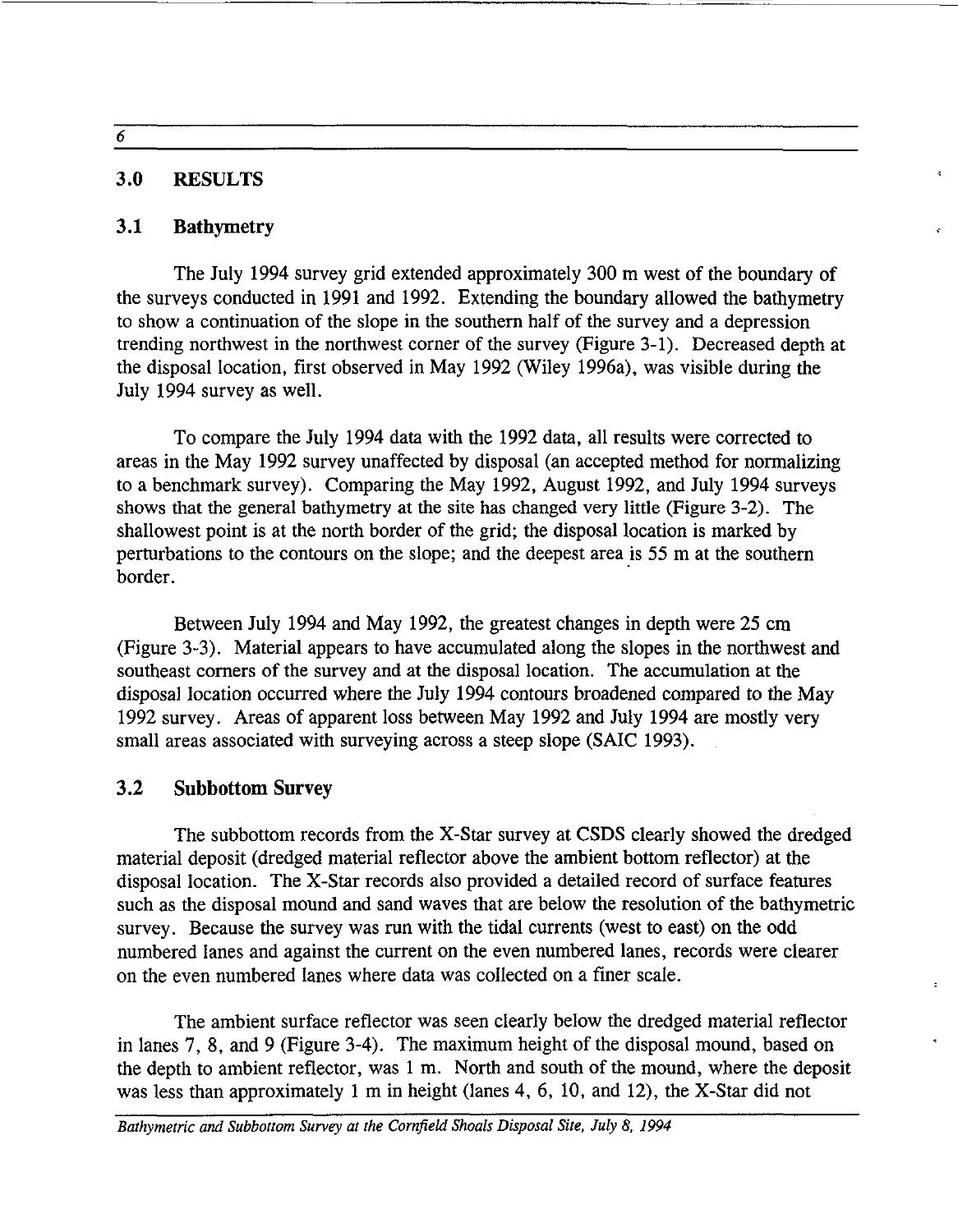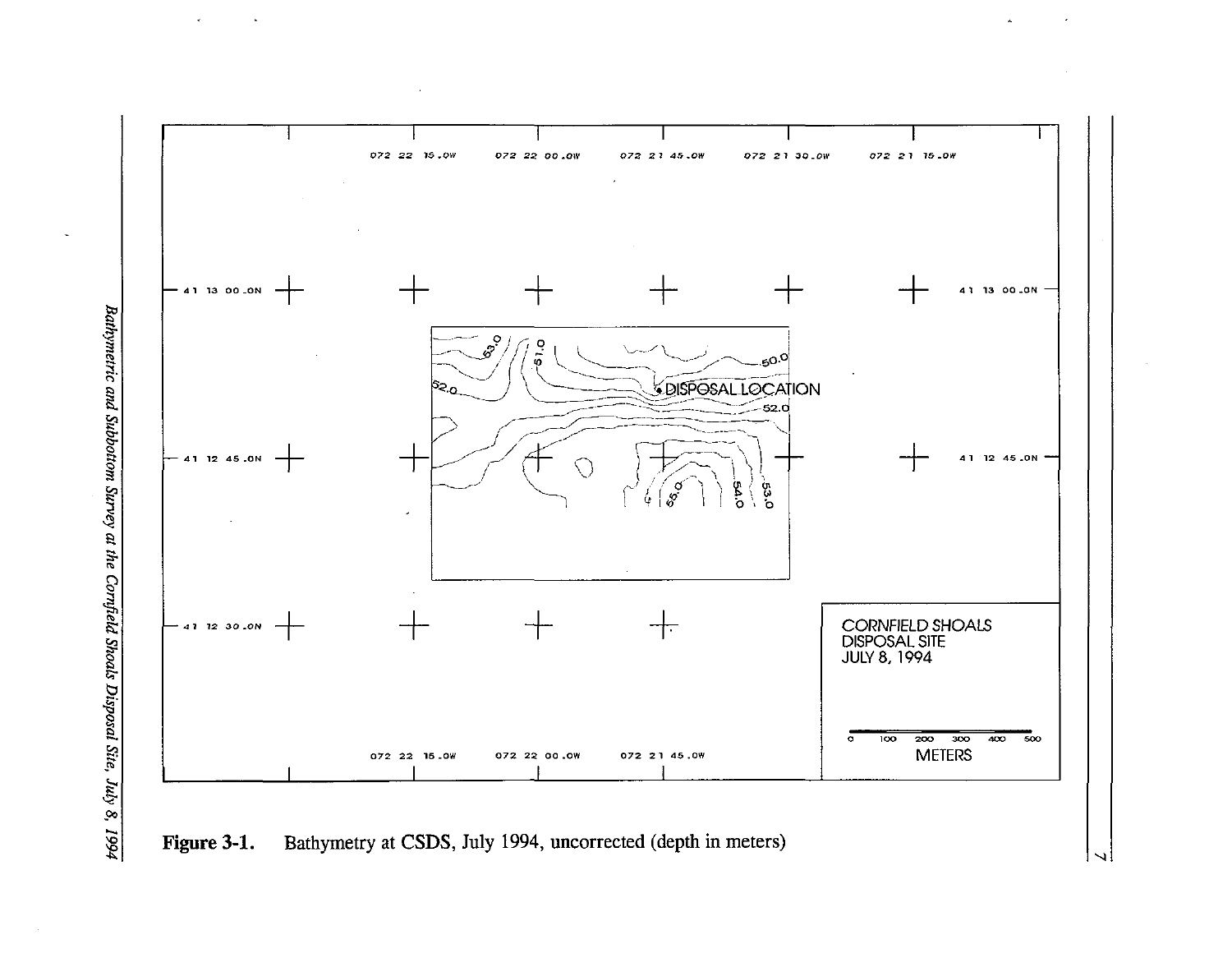



*Bathymetric and Subbottom Survey at the Cornfield Shoals Disposal Site, July 8, 1994* 

8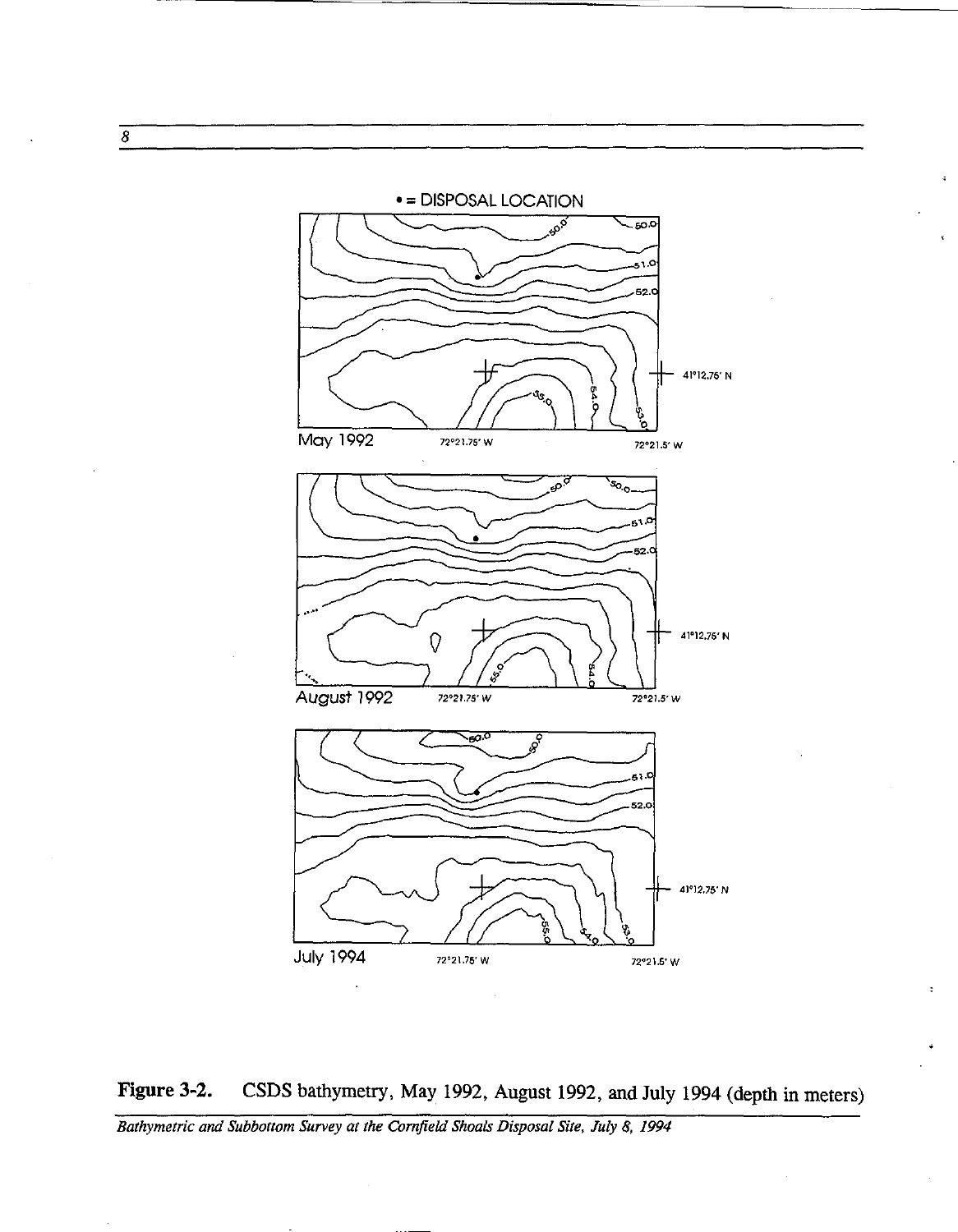

#### Figure 3-3. Areas of accumulation and loss between May 1992 and July 1994 at CSDS (contours in meters)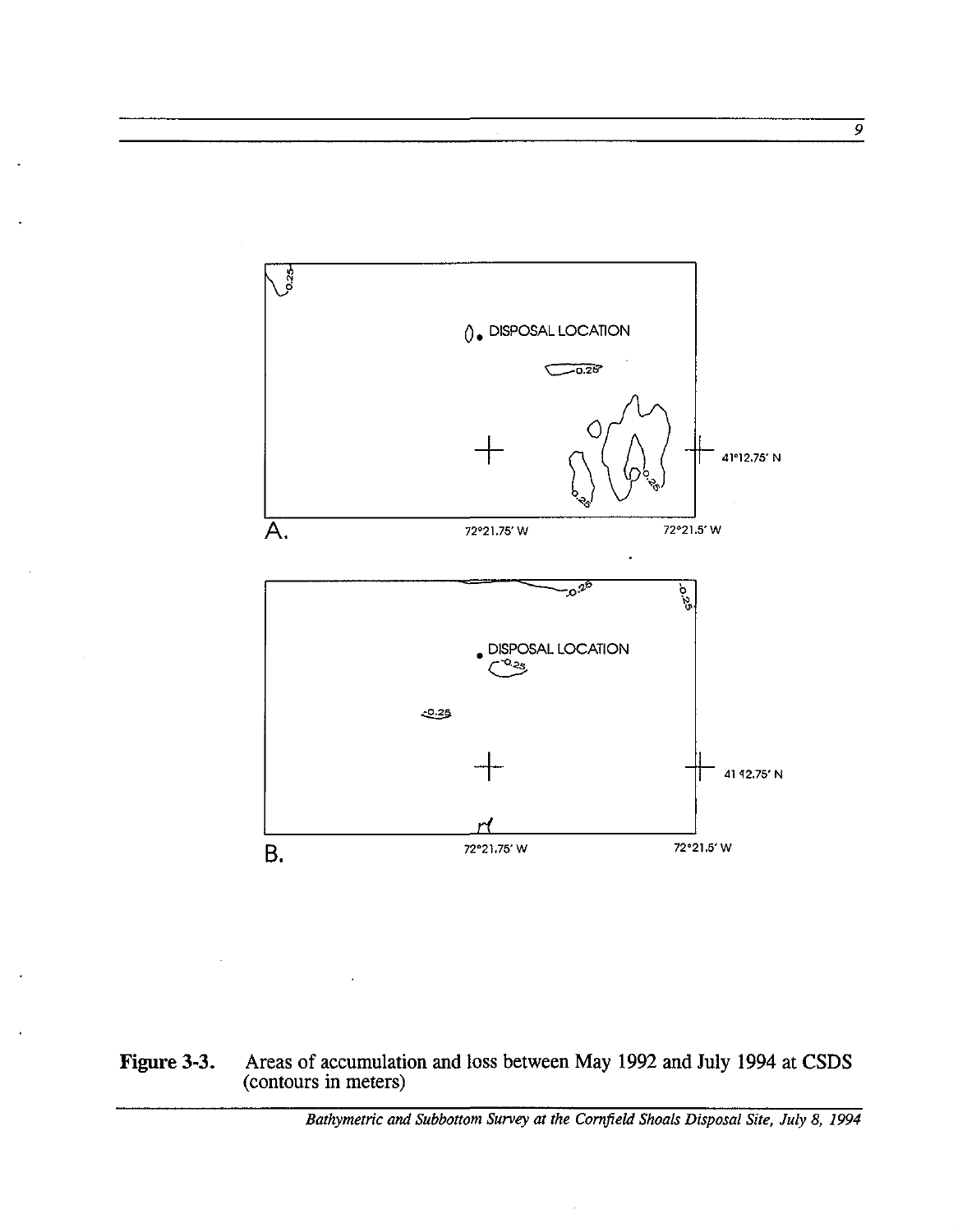

ċ.

**Figure** 3-4, X-Star subbottom record showing dredged material mound at CSDS, July 1994

*10* 

----------- .~- ------

*Bathymetric and Subbo/lom Survey at the Cornfield Shoals Disposal Site, July* 8, 1994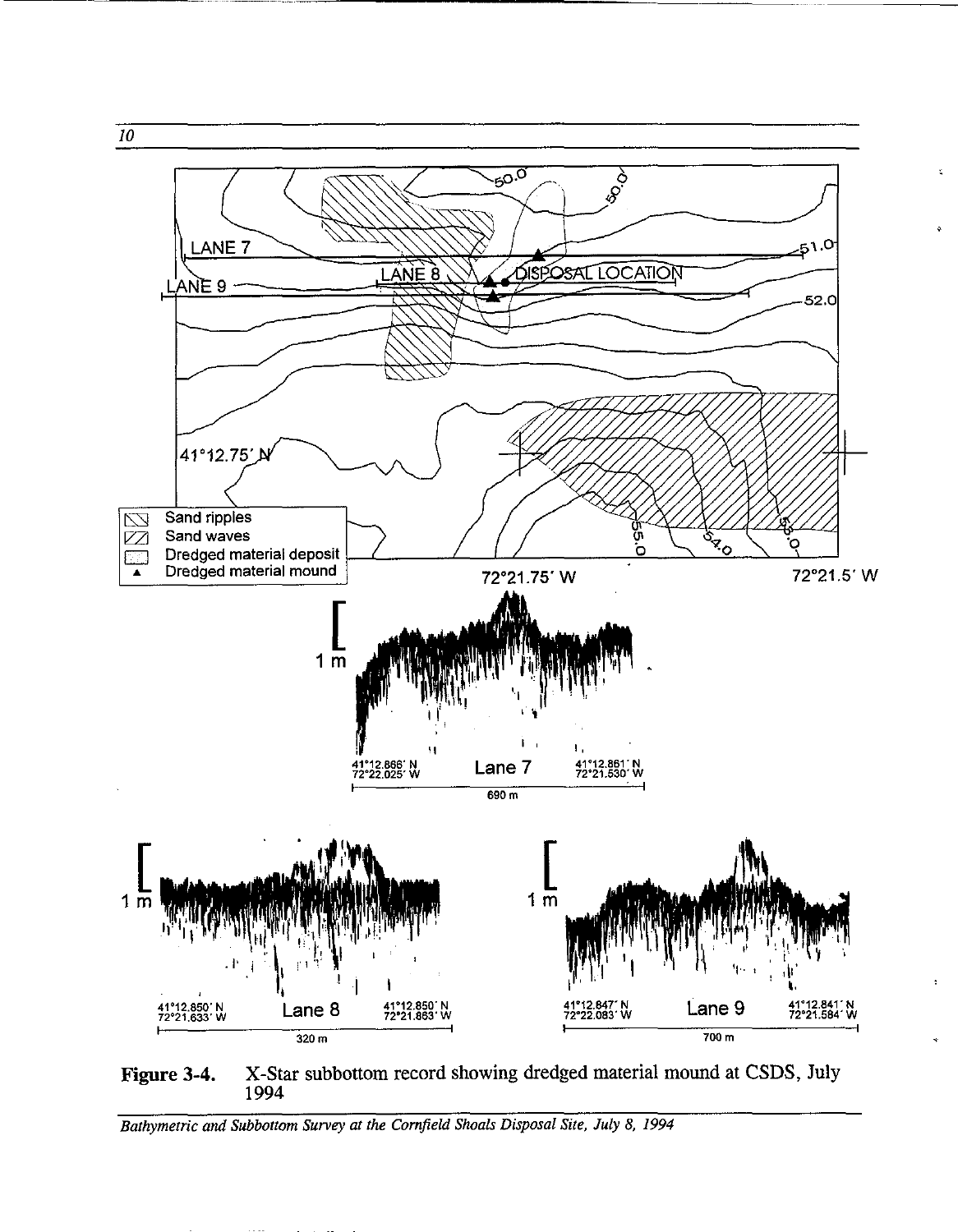differentiate between the dredged material and the ambient bottom reflectors. However, a slight rise in the seafloor could be detected near the disposal location (Figure 3-5).

On the subbottom record, what appear to be sand ripples are located on the western flanks of the disposal mound (Figure 3-6). Their amplitude ranges from approximately 30 cm in lane 4 to less than 20 cm in lane 10. The larger ripples extend approximately 150 m along the slope northwest of the disposal location. Closer to the disposal location, the ripples are less than 20 cm in amplitude and are concentrated in a swath less than 100 m wide (Figure 3-7). Larger waves with amplitudes of approximately 50 cm are located on the slope of the depression in the southeast corner of the survey (Figure 3-7 and Figure 3-8).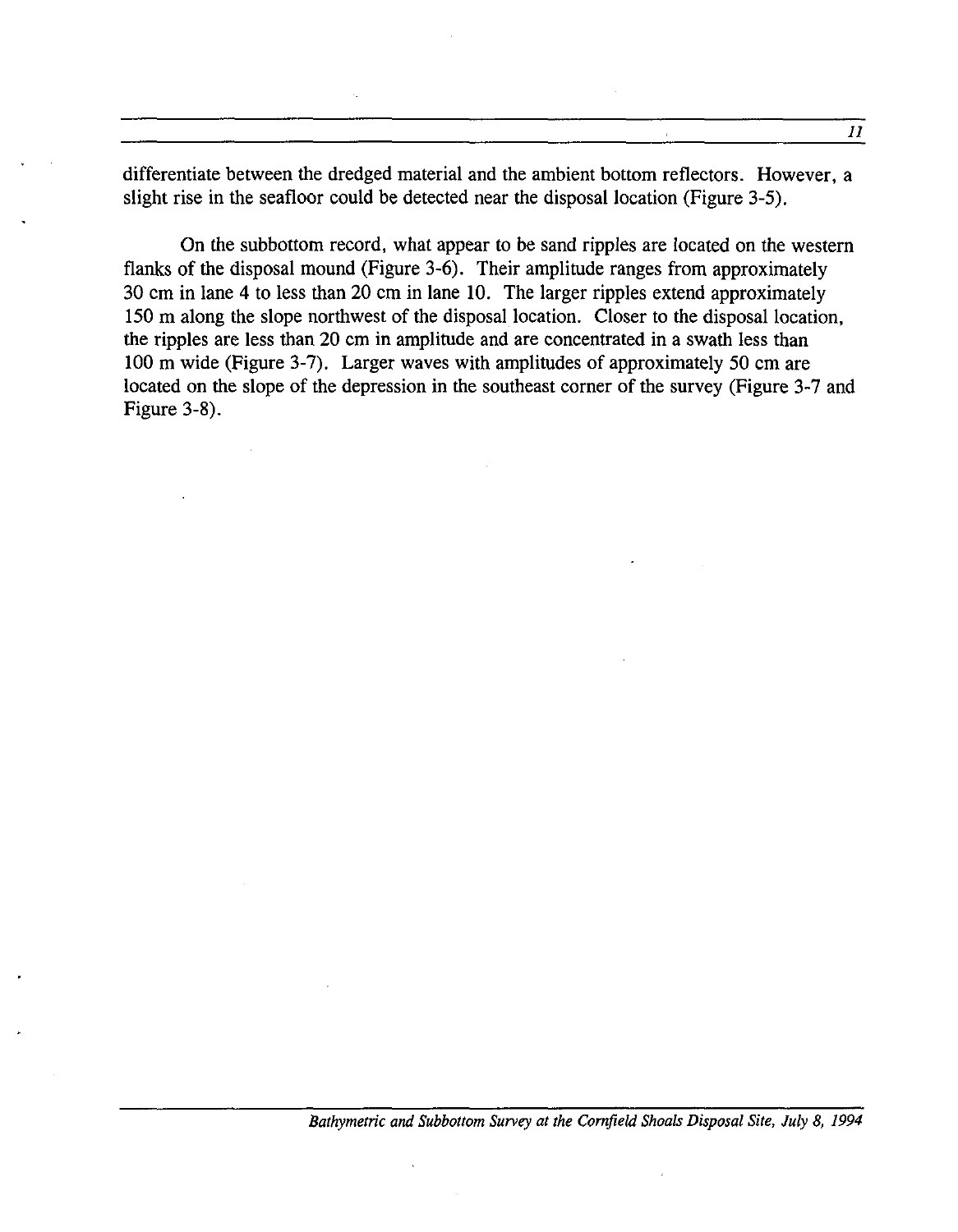

Figure 3-5. X-Star subbottom record north and south of CSDS, July 1994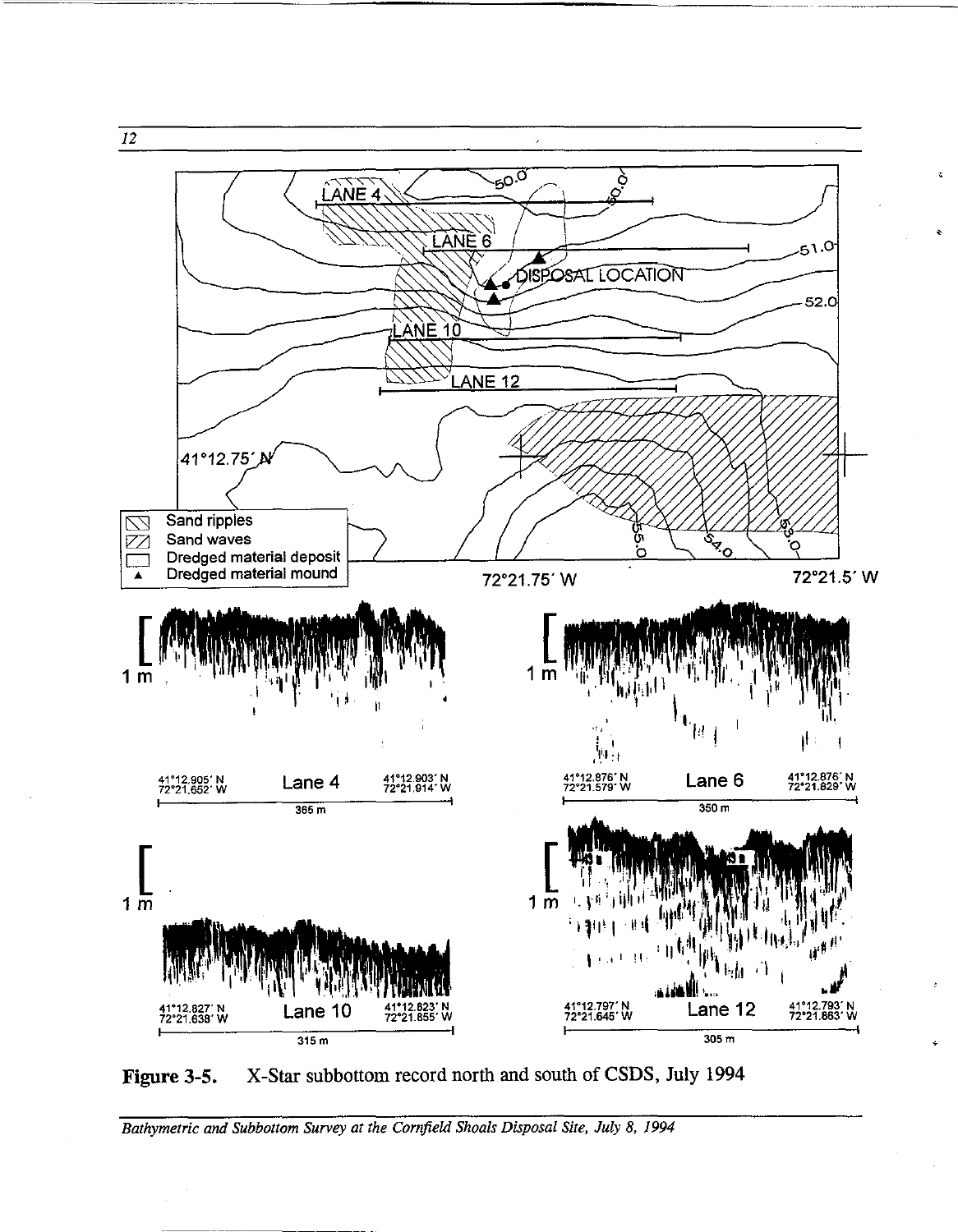

#### Figure 3-6. X-Star subbottom record at CSDS showing sand ripples on flanks of the dredged material deposit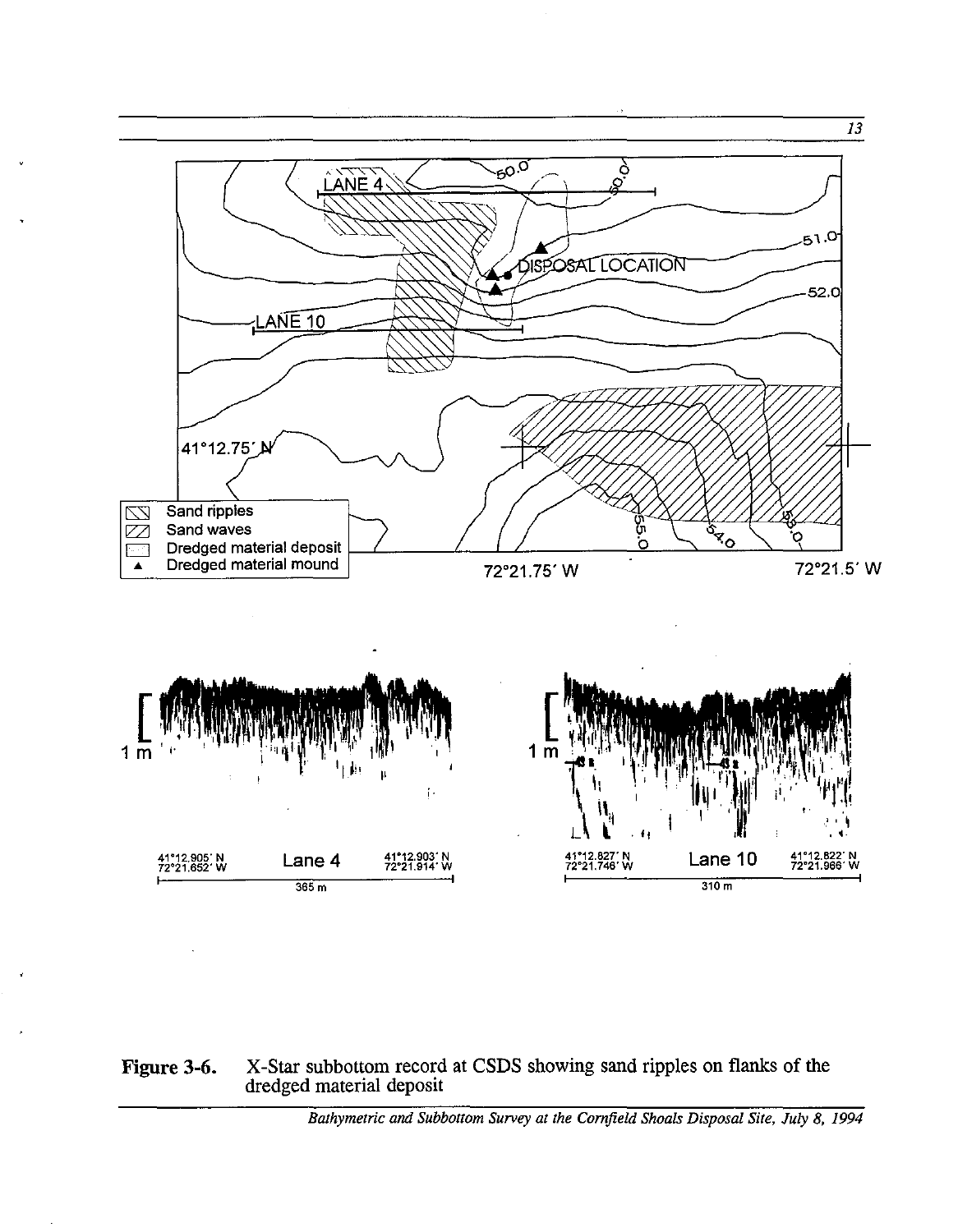



 $\sqrt{\sqrt{}}$  Sand ripples  $\mathbb{Z}/\mathbb{Z}$  Sand waves **1988** Dredged material deposit **CSDS July 1994**  à.

### Figure 3-7. Areal distribution of seafloor characteristics noted on X-Star subbottom profile record, July 1994

*Bathymetric and Subbottom Survey at the Cornfield Shoals Disposal Site, July* 8, 1994

14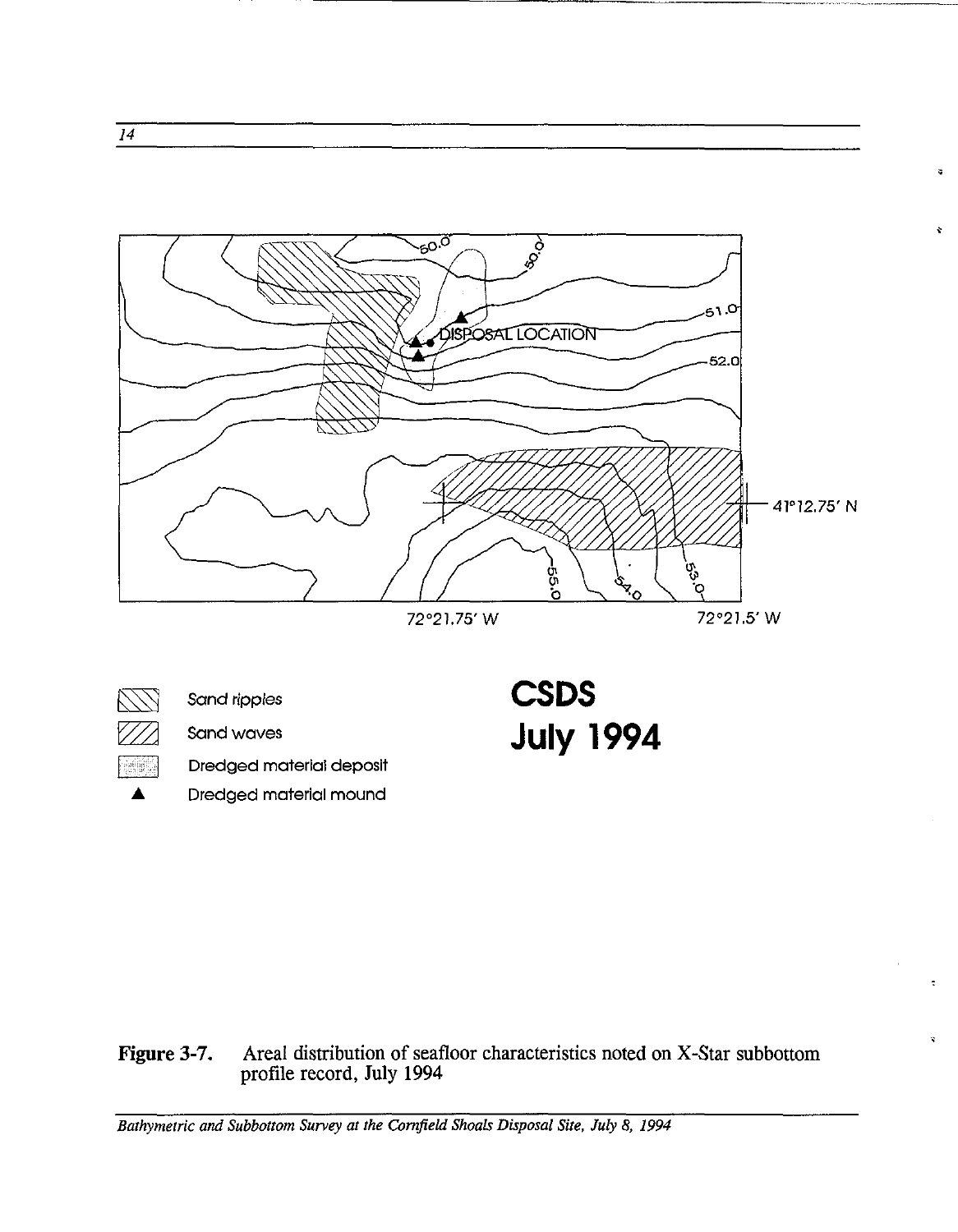

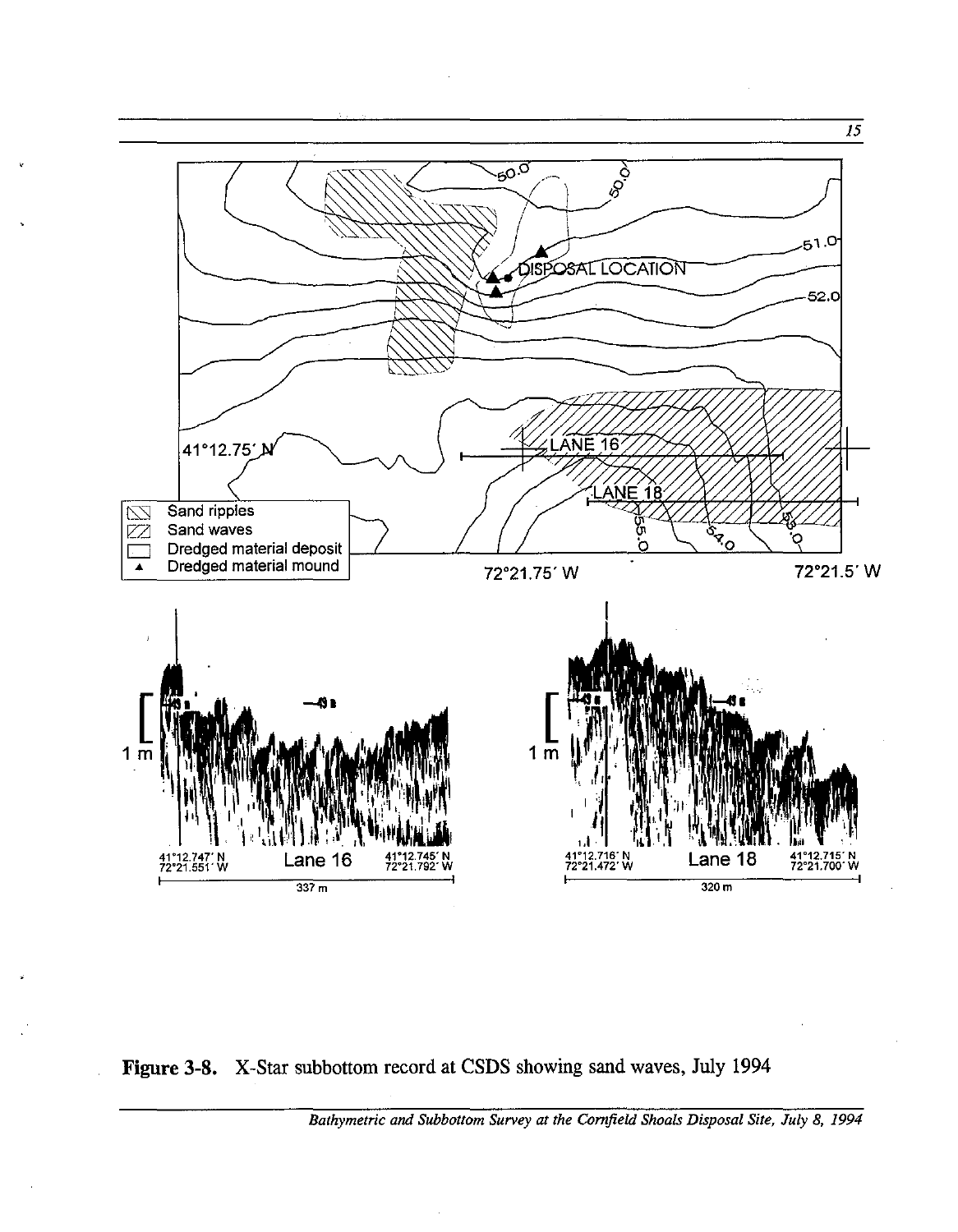#### **4.0 DISCUSSION**

The bathymetric survey measured depth changes since the August 1992 survey. The X-Star subbottom survey, run concurrently, was conducted to map the extent or thickness of the fine-grained dredged material deposit observed in REMOTS<sup>®</sup> sedimentprofile photographs in May and August 1992. The subbottom survey did show the location of the fine-grained dredged material deposit (in agreement with its location as detected in the bathymetric survey), as well as surface sediment features. It also showed a mound that was 1 m thick (height above the ambient bottom reflector).

 $\overline{\mathbf{Q}}$ 

Pre- and postdisposal bathymetric measurements in 1991 and in 1992 calculated the disposal mound height as 71 cm. The resolution of the bathymetric system can be up to  $\pm$ 25 cm. The results of the 1994 bathymetric survey showed a 25 cm increase in mound height. Again, this measured increase is at the outer limits for the resolution of the system. Comparing a 71 cm  $(\pm 25 \text{ cm})$  disposal mound from the bathymetry results to a 1 m deposit on the subbottom record leads to two possibilities. The height of the mound may not have changed if the mound height at  $71 \text{ cm}$  and the thickness at 1 m are within the error range. If the 1 m thick deposit does represent an increase over the 71 cm measured in 1992, active bed transport may have transported ambient material to the peak of the mound.

The subbottom record also recorded the presence of ripples and waves. The form of these features, and the lack of any subbottom layering, indicate that they are most likely sand structures. The location of the sand ripples  $(< 50$  cm in height) is concentrated west of the disposal mound, corresponding to the valley seen in the bathymetry. This is in contrast to the 1992 REMOTS@ sediment-profile survey where the ripples were observed in stations south of  $41^{\circ}12.750'$  N (Wiley 1996a). The shifting nature of these sand ripples is consistent with active bed transport documented in the area. The larger sediment waves (50 cm or more in height) were seen in the previous bathymetric studies of the area. The dynamic nature of these features is supported by their correspondence to areas of sediment accumulation (Figure 3-3).

16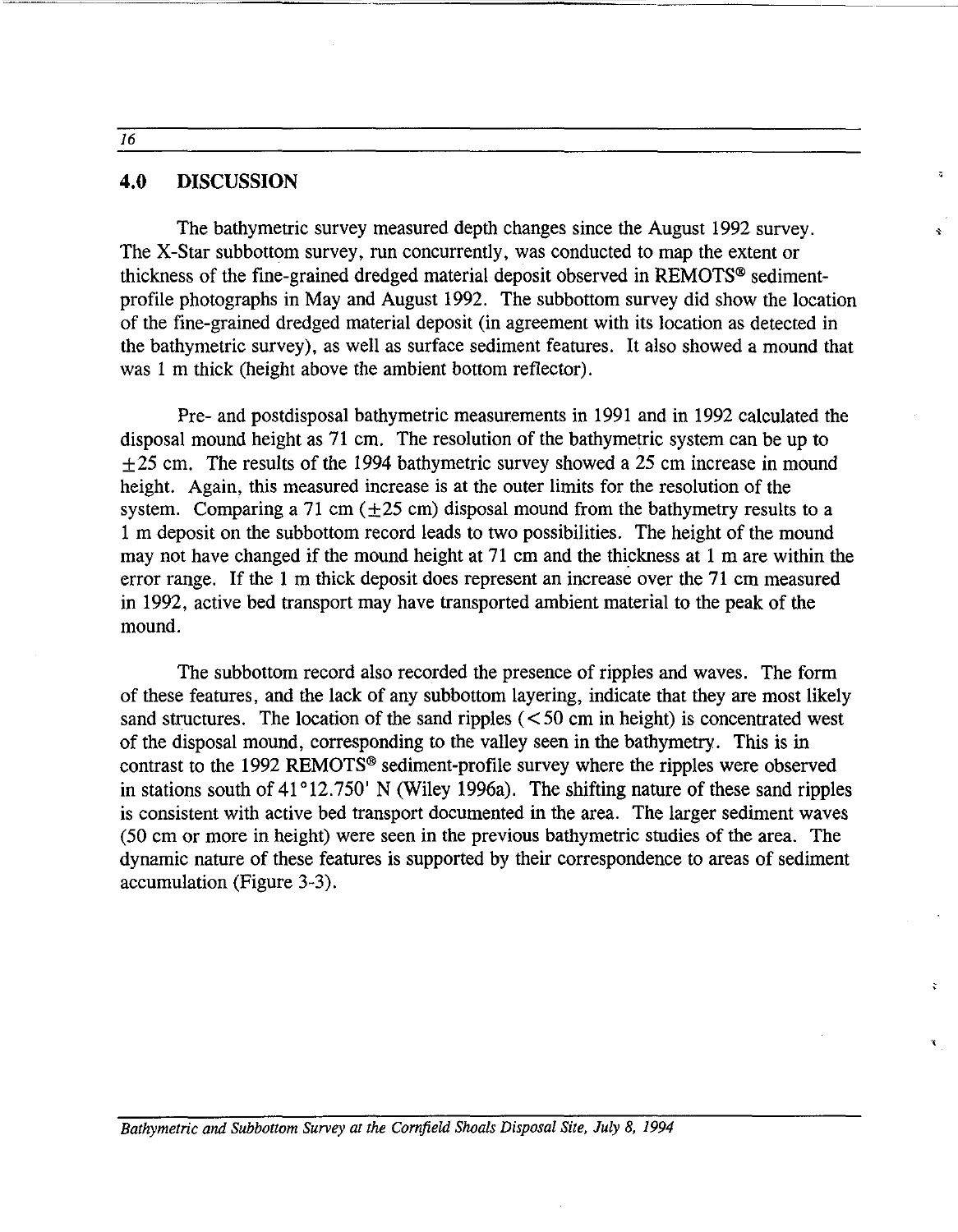#### **5.0 CONCLUSIONS**

CSDS, a high energy, dispersive dredged material disposal site, has traditionally been used for the disposal of both fine-grained and sandy dredged material. When sandy dredged material has been released at the center of the disposal site, it has been transported out of the site without forming a disposal mound. The detection of sand ripples and waves in the July 1994 subbottom survey indicates active bed transport at the site after disposal activity. Despite the presence of active bed transport, much of the fine-grained dredged material from North Cove that was released at the site during disposal season operations in 1991 and 1992 did form a persistent mound.

The formation of a dredged material mound at a dispersive disposal site allows the site to be managed in two ways. If close control or management of dredged material is desired, material should be released at a taut-wire moored buoy. This is likely to result in the accumulation of material, but it may also reduce the long-term site capacity. If close management is not desired, relatively small volumes of fine-grained material may be released at numerous discrete locations. This management approach would serve to prevent mound formation, enhance dispersal, and retain site capacity.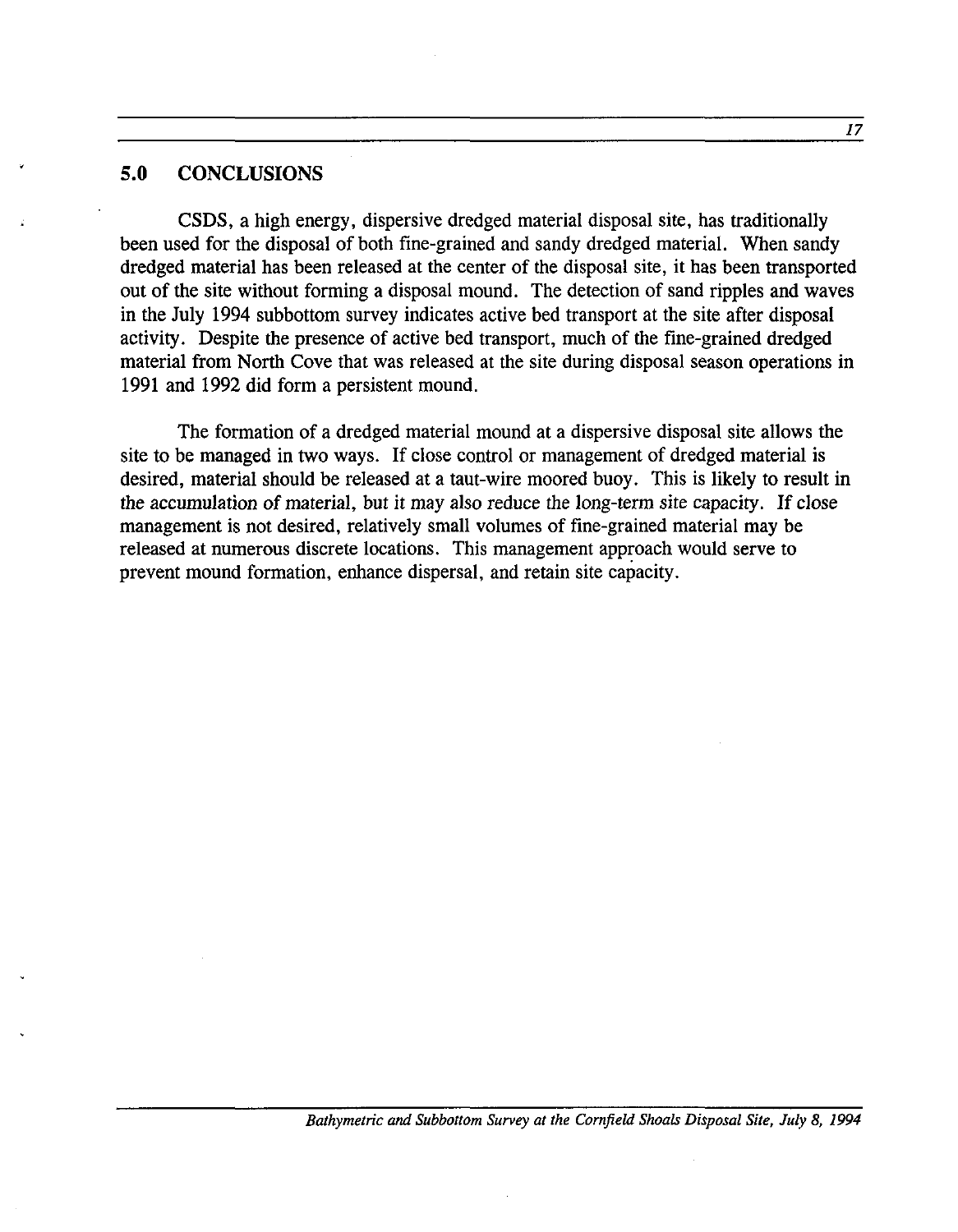18

#### **6.0 REFERENCES**

Bohlen, W. F.; Cohen, D.; Strobel, K. H. 1992. An investigation of water column currents and suspended sediment dispersion associated with dredged material disposal operations, Cornfield Shoals Disposal Site, Eastern Long Island Sound. Submitted to SAIC, Newport, RI.

Ą.

 $\ddot{\phantom{a}}$ 

- NUSC. 1979. DAMOS disposal area monitoring system. Annual Data Report 1978 Supplement G. Cornfield Shoals Disposal Site. Prepared by the Naval Underwater Systems Center, Newport, RI, for the US Army Corps of Engineers, New England Division, Waltham, MA.
- SAIC. 1985. Standard operating procedure manual for DAMOS monitoring activities, Volume I. DAMOS Contribution No. 48 (SAIC Report No. SAIC-8517516&C48). US Army Corps of Engineers, New England Division, Waltham, MA.
- SAIC. 1989. Monitoring cruise at the New London Disposal Site, August 1985-July 1986. DAMOS Contribution No. 60. (SAIC Report No. SAIC-86/7540&C60). US Army Corps of Engineers, New England Division, Waltham, MA.
- SAIC. 1993. Monitoring cruise at the Western Long Island Sound Disposal Site, July 1990. DAMOS Contribution No. 85. (SAIC Report No. SAIC-9017598&C92). US Army Corps of Engineers, New England Division, Waltham, MA.
- SAIC. 1994. Analysis of subbottom profile results from the New York Mud Dump Site: December 1993-January 1994. SAIC Report No. 313. Submitted to US Army Corps of Engineers, New York District, New York, NY.
- Wiley, M. B. 1996a. Synthesis of monitoring surveys at the Cornfield Shoals Disposal Site, July 1991 to May 1992. DAMOS Contribution No. 105 (SAIC Report No. 106). US Army Corps of Engineers, New England Division, Waltham, MA.
- Wiley, M. B. 1996b. Monitoring cruise at the Cornfield Shoals Disposal Site, August 1992. DAMOS Contribution No. 106 (SAIC Report No. 112). US Army Corps of Engineers, New England Division, Waltham, MA.